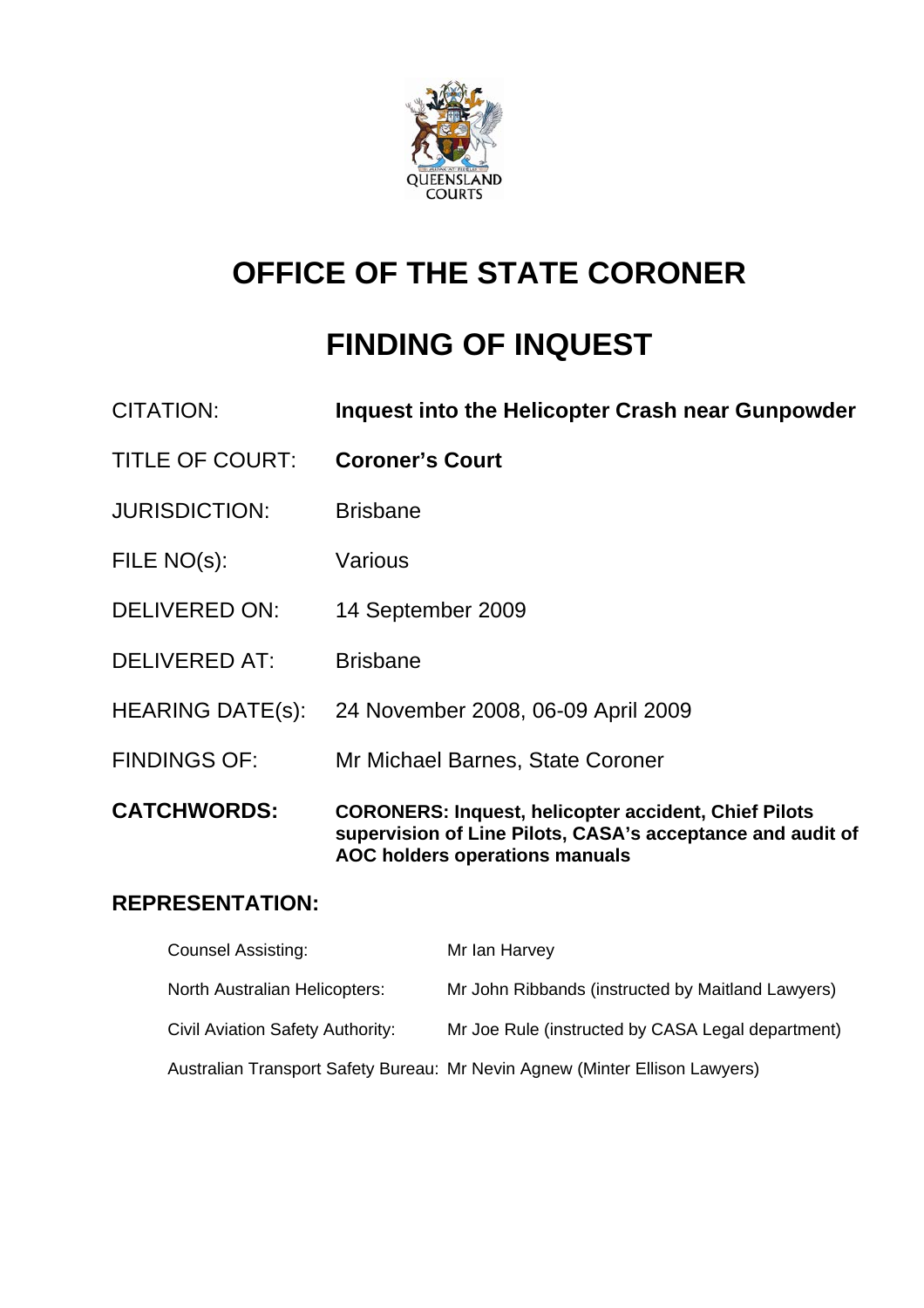| Recommendation 1 - CASA audit NAH's operations manual20    |    |
|------------------------------------------------------------|----|
| Recommendation 2 – Safety notices and performance charts20 |    |
| Exhibit control                                            | 20 |
| Recommendation 3 - The ATSB's exhibit control procedures20 |    |
|                                                            |    |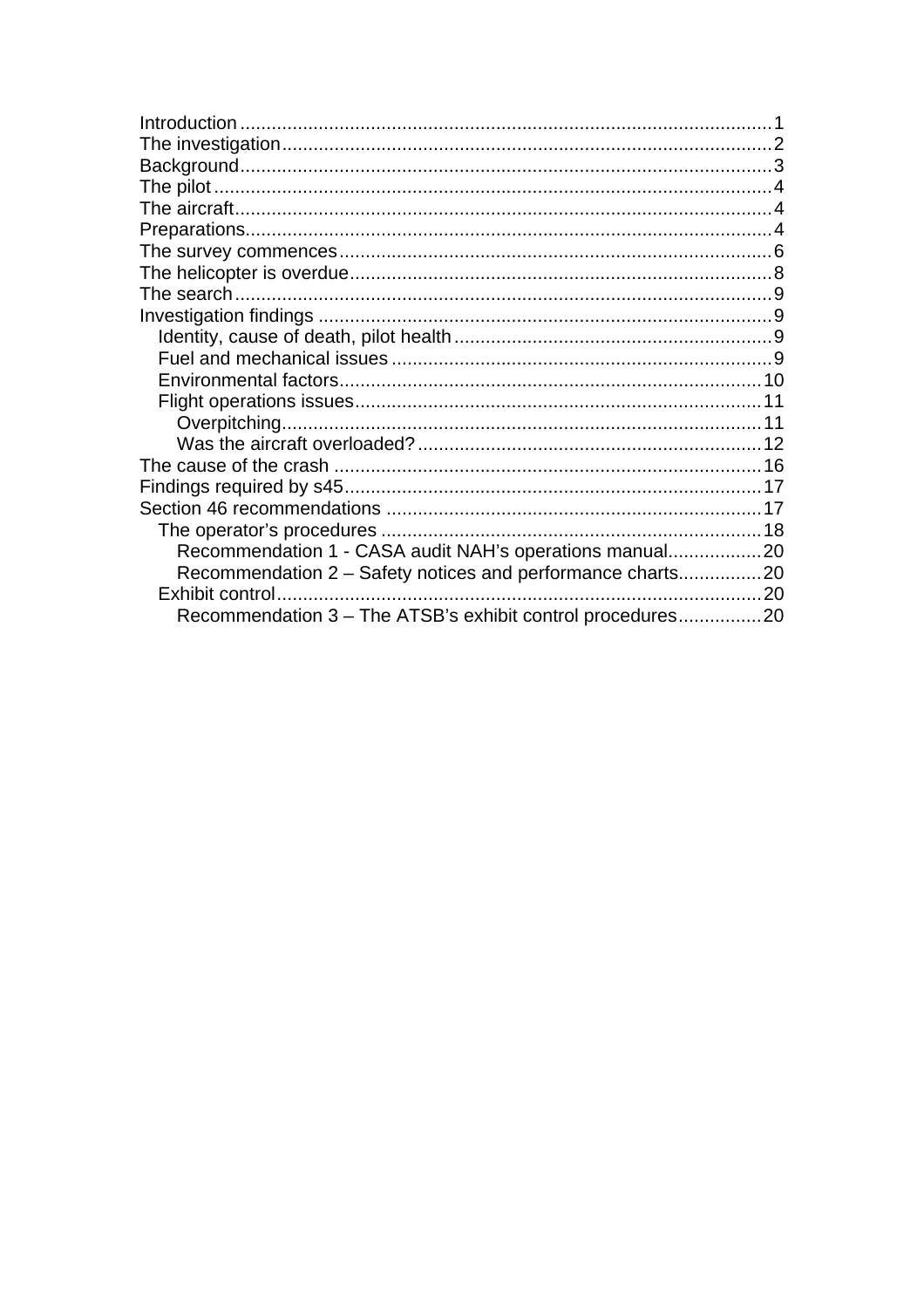<span id="page-2-0"></span>A copy of the findings of a coroner's inquest must be given to the family of the person who died; each of the persons or organizations granted leave to appear at the inquest; and to officials with responsibility for any activities that are the subject of any recommendations.<sup>[1](#page-2-1)</sup> These are my findings in relation to the death of those who died in the Gunpowder helicopter crash. They will be distributed in accordance with the requirements of the Act and posted on the website of the Office of the State Coroner.

# **Introduction**

On 21 February 2006, mining technicians in a helicopter were surveying possible routes for electricity transmission lines and a water pipeline as part of study of the feasibility of developing a copper processing plant on a large mining tenement in the vicinity of Mount Gordon, approximately 100 kilometres north west of Mount Isa.

At 1:41pm, after refuelling, the aircraft took off from a remote airstrip with the pilot and three passengers on board. When the helicopter did not arrive at a rendezvous point a couple of hours later, the ground crew hoped those on board had made other plans. However, when darkness fell and nothing had been heard from them, Australian Search and Rescue, AusSAR, part of the Rescue Coordination Centre (RCC) in Canberra, was contacted and a search commenced. At 11:15am the next morning, the burnt wreckage of the helicopter was located approximately 10 kilometres from the airstrip. It was immediately apparent none of those on board had survived.

These findings confirm the identity of those killed in the crash, the medical cause and time and place of their deaths. They also seek to establish the cause of the crash and consider:-

- Whether the systems within the operating company North Australian Helicopters Pty Ltd (NAH) were sufficient to ensure its pilots were fully equipped to make necessary calculations (both in preparations for the undertaking of a series of aerial surveys and in the field) of the in-flight performance of the R44 helicopters used in such surveys in harsh or changing meteorological conditions;
- Whether NAH provided sufficient guidance and support through its Chief Pilot for all aspects of pre-flight planning of aerial surveys that Ms Stott was required to undertake;
- The extent to which CASA, in accepting the operations manual of NAH and otherwise conducting surveillance of NAH's operations, could effect compliance with the helicopter manufacturer's safety notices and pilot operating manual.

<span id="page-2-1"></span> $\overline{a}$ <sup>1</sup> *Coroners Act 2003* s45 and s46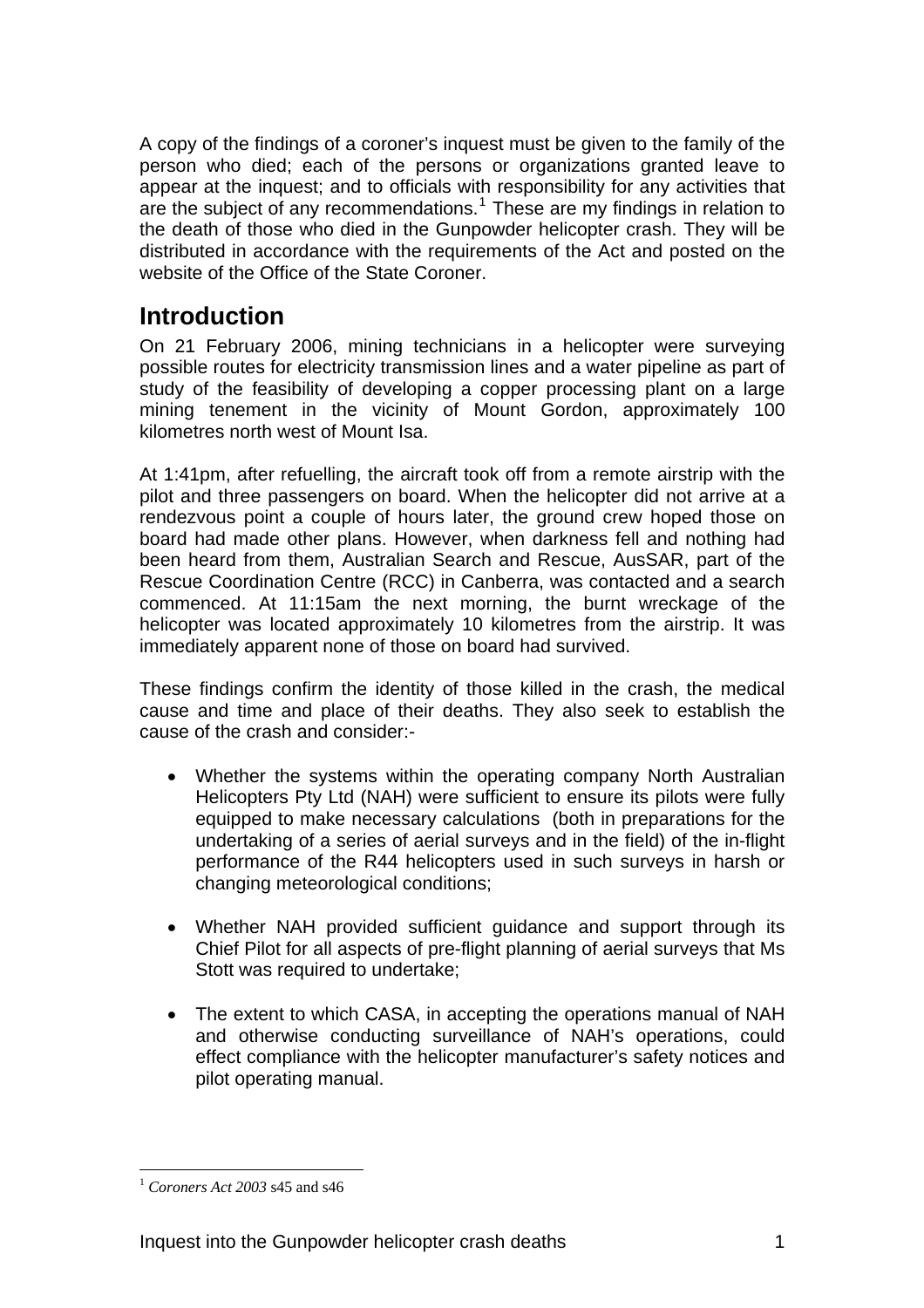# <span id="page-3-0"></span>**The investigation**

At about 8.00pm on 21 February 2006, Mt Isa police were notified by the managing director of NAH, Mr John Logan that the helicopter was over-due and the pilot had not been heard from. A major incident room was immediately set up and an investigation team assembled. Sergeant Chris Smith, a qualified and experienced crash investigator was appointed lead investigator.

The QPS officers liaised with the search authorities from the AusSAR. Search coordination was commenced by AusSAR and the QPS officers commenced gathering details about the people on board and contacting cattle stations surrounding the area in which the aircraft had been operating to ascertain whether it had been seen or heard. The ATSB was also notified and the QPS disaster victim identification squad was put on stand by.

When the wreckage was located, an officer from a Queensland Search and Rescue helicopter was winched down to look for survivors. He confirmed four dead. QPS scenes of crime officers and crash investigators were on site by 15.30 on 22 February and the scene was secured.

The next day, a forensic pathologist and a mortuary technician joined DVI officers at the scene. The bodies of the pilot and three passengers were retrieved from the wreckage and flown to Brisbane for autopsy.

Four ATSB officers arrived at the scene at about 1.30pm on Thursday 23 February. Control of the site then passed to those officers.

The ATSB made a detailed examination of the wreckage and the surrounds. Photographs were taken and the engine and other parts of the aircraft were removed for further examination.

Data from one of the GPS instruments used during the operation were recovered and analysed by the ATSB to identify the movements of the aircraft on 21 February 2006. From these data the ATSB sought to extract the flight times of the various sorties flown by VH-HBS on the day of the crash. It also attempted to plot the track of the final flight. While these data are of assistance, they have limitations. For example, the flight times do not provide any estimation of ground running time, the GPS plots only horizontal tracking and records the position of the aircraft at irregular intervals, thus giving no information about its position in between these points. As result, the actual speed and direction of travel at a particular point can not be accurately calculated. It just shows the latitude and longitude of the helicopter at recorded times, with little information about variations in speed or direction in between those plotted points.

The ATSB's technical analysis of the pre-crash airworthiness of the helicopter was obviously hampered by the extent of destruction of the aircraft both through impact damage and fire. However, for the reasons I will detail later, the Bureau concluded it was unlikely engine failure contributed to the crash.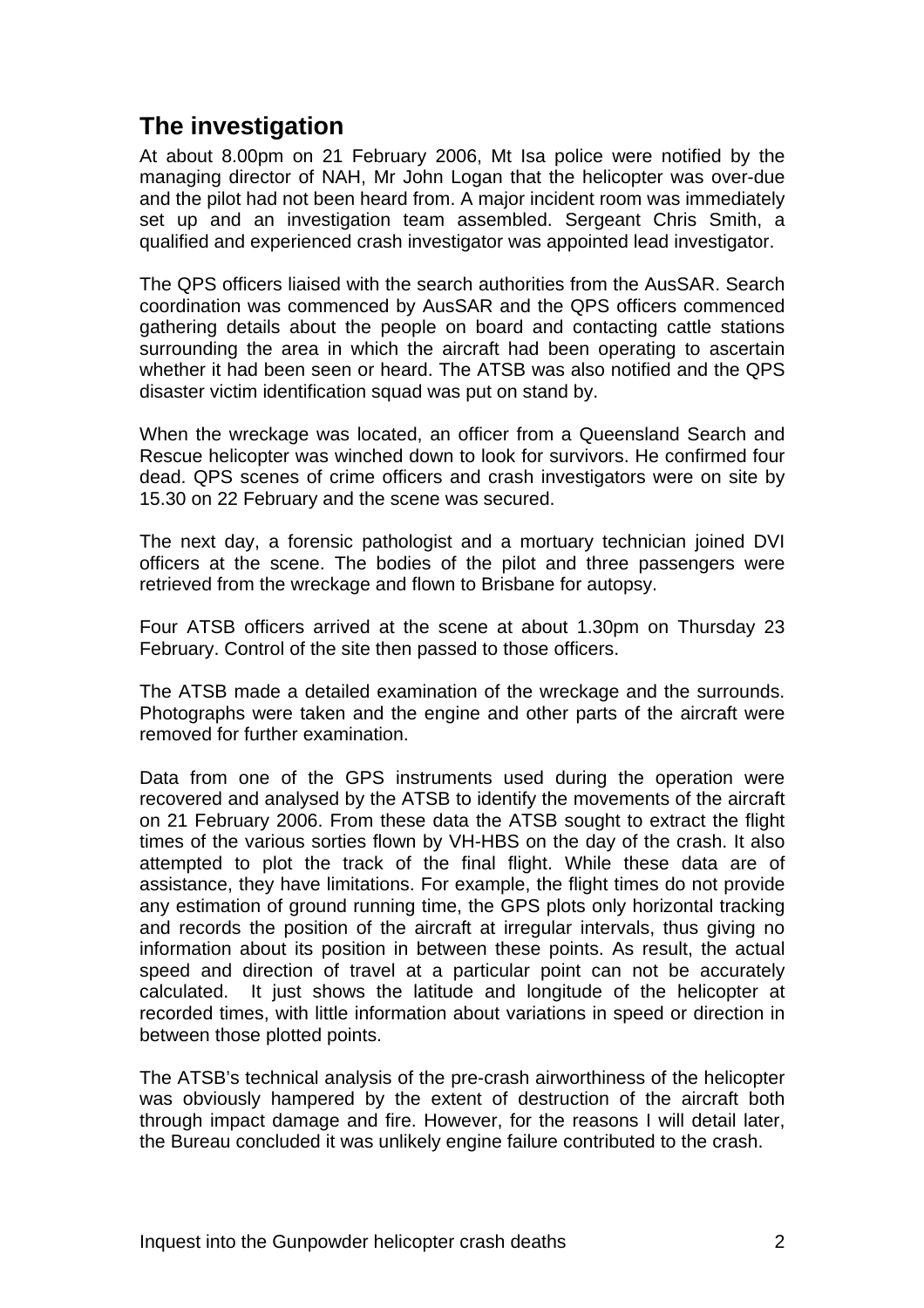<span id="page-4-0"></span>On 23 February 2006, the ATSB faxed a Protection Order to NAH requiring it not to move or interfere with the *"Fuel drums used to fuel the helicopter at Mt Gordon airstrip on 21 February 2006."* However, the facsimile cover sheet advised the NAH's chief pilot to *"quarantine at least one sealed drum of the same batch of drum stock used to fuel the helicopter."* As will be detailed later, it seems some lack of rigor around control of the drums used to fuel the helicopter at Gunpowder led to some confusion and possibly mistakes in identifying the drums in question.

In the course of its investigation, the ATSB interviewed members of the survey team who had flown in the aircraft on the Tuesday morning prior to accident flight, as did the police investigators.

The ATSB accessed Bureau of Meteorology information to determine the weather conditions in the vicinity of the accident site in the afternoon of 21 February 2006.

Notwithstanding the concerns about control of the fuel drums used at Gunpowder, I am satisfied the crash was effectively investigated by both the QPS and the ATSB. Both agencies are to be commended. The DVI squad also operated effectively in difficult conditions. The deployment of a forensic pathologist and mortuary staff on site was a useful development in the disaster response.

### **Background**

In early 2006, CopperCo Limited was investigating the feasibility of developing a copper processing plant at the site of an abandoned mine at Mount Kelly in a remote and rugged area north-west of Mount Isa. For this purpose, CopperCo engaged a project management company, Ausenco Limited, to bring together a team of engineers and other specialists to identify a route for a pipeline and power line between an existing facility at Mount Gordon and the proposed copper processing site at Mount Kelly, a distance of some 40 km.

The members of the survey team were:

- Mr Paul Carl Bielenberg, a surveyor and a director of MH Lodewyk Pty Ltd
- Mr Travis Drysdale an Ausenco project engineer
- Mr Robert Ellis the Ausenco project manager
- Mr Thomas William Lancaster a CopperCo manager
- Mr Derek Victor Powell an environmental scientist from Klohn Crippen, an engineering and environmental consulting firm
- Mr John Smit a mechanical engineer and a director of JDS Support Services Pty Ltd
- Mr Andrew Wiklund a transmission engineer and a director of an electrical engineering company, PLD Consulting Pty Ltd .

To assist with the survey, CopperCo chartered a four seat, Robinson R44 helicopter, VH-HBS, from NAH; a Katherine based company that also operates in Mount Isa. NAH held an air operator's certificate (**AOC**)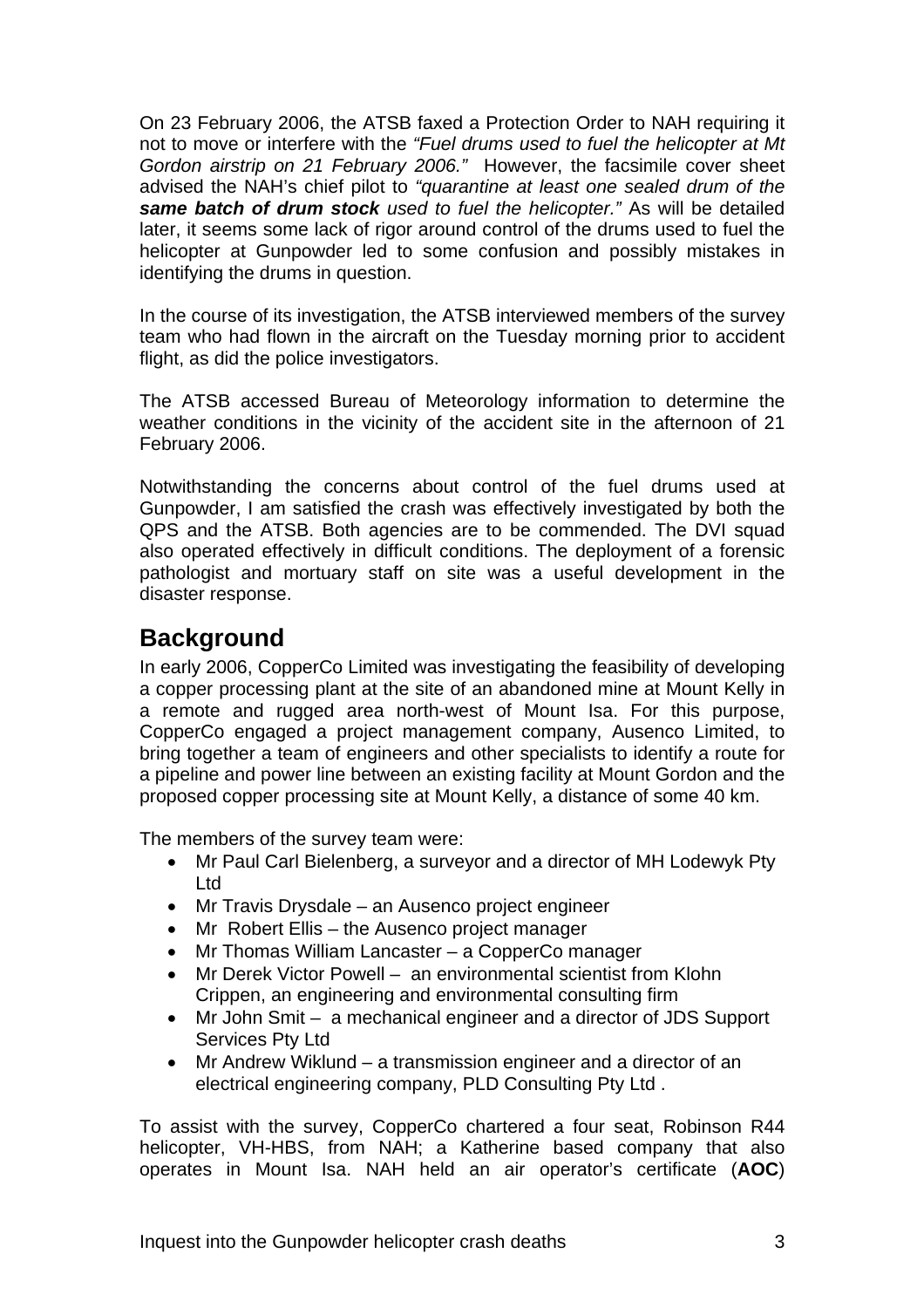<span id="page-5-0"></span>authorising it to conduct charter and aerial work operations in a range of helicopters. The aircraft was to be flown by an employee of NAH, Ms Vita Stott. As she was at the controls when the helicopter crashed it is appropriate at this point to outline Ms Stott's qualifications and experience and relevant details of the aircraft.

# **The pilot**

Ms Stott was trained at Becker Helicopters on the Sunshine Coast and was issued a commercial pilot (helicopter) licence in May 2005. That month she also completed a R44 helicopter endorsement and low flying training. In addition to the basic commercial training Ms Stott was required to do to obtain her commercial licence; she also undertook a number of other advanced flying courses. The principal of the flying school held her competence and attitude to safety in very high regard. He said she had extensive training in recovering from low RPM situations and controlling the aircraft in autorotation.

In July 2005, Ms Stott commenced employment with NAH, based primarily at Mt Isa. NAH's Chief Pilot, Mr John Logan, conducted a check flight with Ms Stott and considered that she was a "*safe and competent*" pilot.

From July 2005 to October 2005, Ms Stott was primarily engaged in ferrying helicopters and joy flight operations.

On or about 9 October 2005 she left her employment with NAH to travel back to Scotland and until 19 December 2005 it appears that she undertook no flying. She returned to Australia in December 2005 and was re-employed by NAH following a refresher flight with her former flight instructor, Mike Becker. It was only in the month preceding the accident that she commenced undertaking survey flying operations for NAH.

By the time of the accident, Ms Stott had flown some 330 hours on rotary wing aircraft of which 144 hrs had been spent on the R44 helicopter. She had only 214 hours flying as pilot in command. She had flown some survey flights in the six weeks after she rejoined NAH. On any measure she was an inexperienced commercial pilot.

# **The aircraft**

The incident helicopter was manufactured in the U.S. in 1997 and entered onto the Australian register that year. It had operated for 2,652 hours at the time of the crash. The aircraft's Lycoming six cylinder normally aspirated piston engine was overhauled in June 2004, before being fitted to VH –HBS, and had been operated for 656 hours in that aircraft. Since that time all scheduled maintenance had been undertaken. Since its last 100 hourly inspection the aircraft had operated for 30 hours.

# **Preparations**

The surveyor, Mr Bielenberg, was the only member of the survey team who lived locally. On the afternoon of Sunday 19 February he met with Mr Logan and Ms Stott to prepare for the aerial aspect of the survey. That involved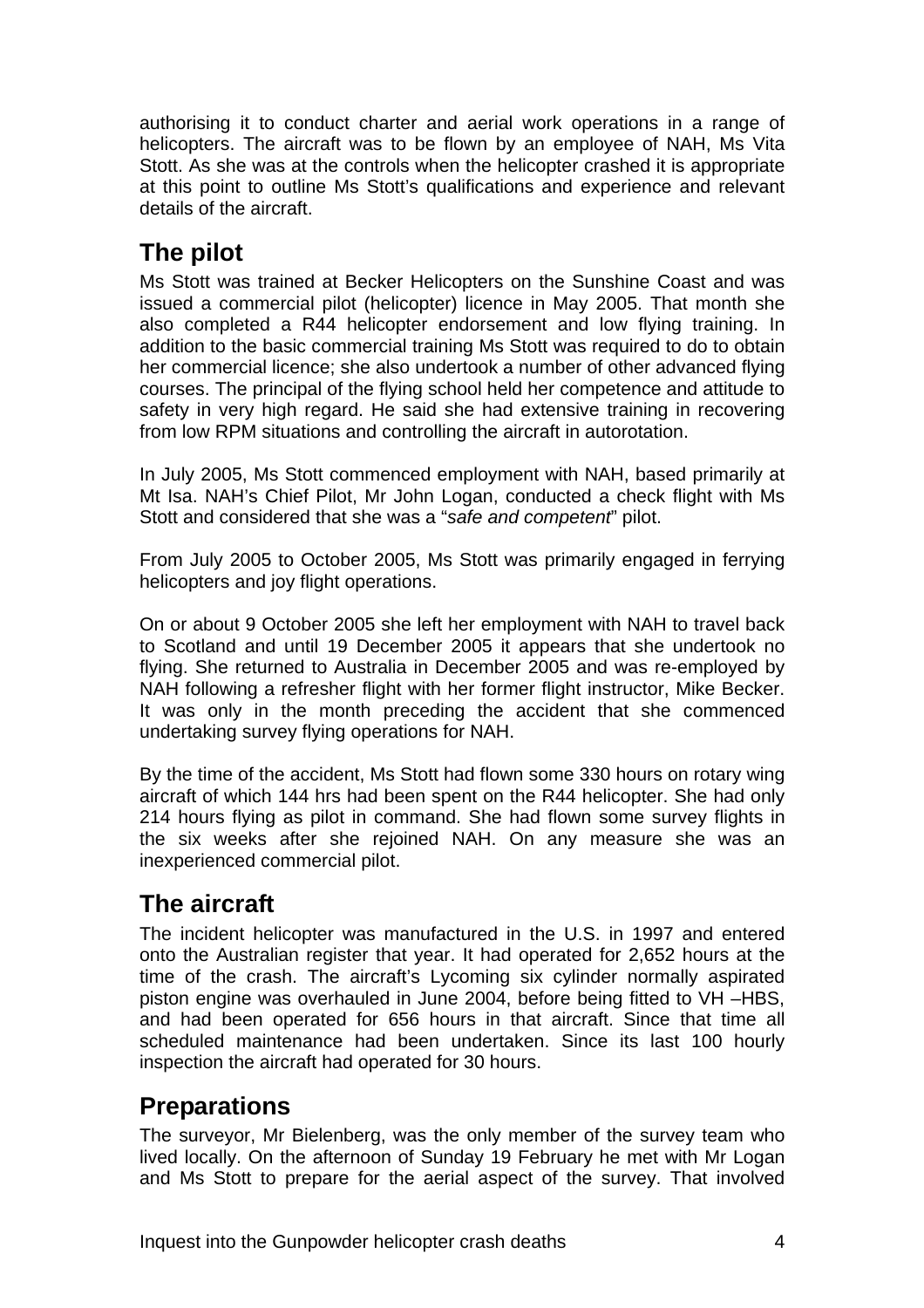discussion of the routes to be flown, the embarkation and disembarkation of passengers and other logistical matters. It was proposed to use a small unmanned airstrip at Gunpowder for refuelling the aircraft.

Mr Bielenberg provided Ms Stott with a number of GPS waypoints for programming into the Garmin GPS III Pilot navigation unit that was to be clipped to top of the instrument panel in the helicopter to be used for the survey.

On Monday 20 February 2006, the rest of the survey team travelled to Mt Isa from Brisbane on a commercial flight. They were met by Mr Bielenberg. It was decided the team, other than Mr Bielenberg, would drive to the Gunpowder airfield on the Monday with two 200 litre drums of aviation fuel. The fuel would be left at the Gunpowder airfield and the team would travel on to the Mt Gordon mine site where all would stay overnight. Mr Bielenberg was to travel to Gunpowder in the helicopter on the Tuesday morning.

In accordance with this plan, the team set off from Mt Isa in the early afternoon of 20 February using three motor vehicles to travel to Gunpowder airfield with the drums of fuel on board one of the vehicles. The journey took about 2 ½ hours. After leaving the fuel at the airfield, the survey team continued to Mt Gordon.

That same afternoon Mr Logan assisted Ms Stott to push the helicopter out of the hangar and VH-HBS was fuelled with full tanks and the mandated daily inspection undertaken in preparation for the next morning's departure.

Early the next morning, in preparation for the day's flight, the pilot would also have been expected to do a series of "*engine run – up checks*" which included ensuring a dashboard light illuminated and a horn sounded when the main rotor RPM was allowed to drop below 97 on the main rotor side of the aircraft's tachometer. Mr Logan was confident Ms Stott would have performed these checks but as he not been at the hangar when she was preparing for the flight he could not be certain she did so.

Mr Logan says it was his practice to always remind his pilots about the need for caution as weather conditions changed throughout the day but he candidly acknowledged that he could not say exactly what reminders or warnings he gave Ms Stott on this day.

Mr Bielenberg arrived soon after 6.00 am and VH-HBS departed from Mount Isa aerodrome at about  $06.23$  $06.23$  $06.23$ . <sup>2</sup> It seems likely the helicopter departed with 185 litres of usable fuel on board. $3$ 

 $\overline{a}$ 

<span id="page-6-1"></span><span id="page-6-0"></span><sup>&</sup>lt;sup>2</sup> The times are as revised by the ASTB in exhibit D24<br><sup>3</sup> The US FAA Type Certificate Data Sheet for the R44 helicopter shows that it has a main fuel tank with a usable fuel capacity of 30.6 US galls and an auxiliary tank with a usable fuel capacity of 18.3 US galls being a total of 48.9 galls which converts (1 US gall = 3.7854 litres) to 185.11 litres.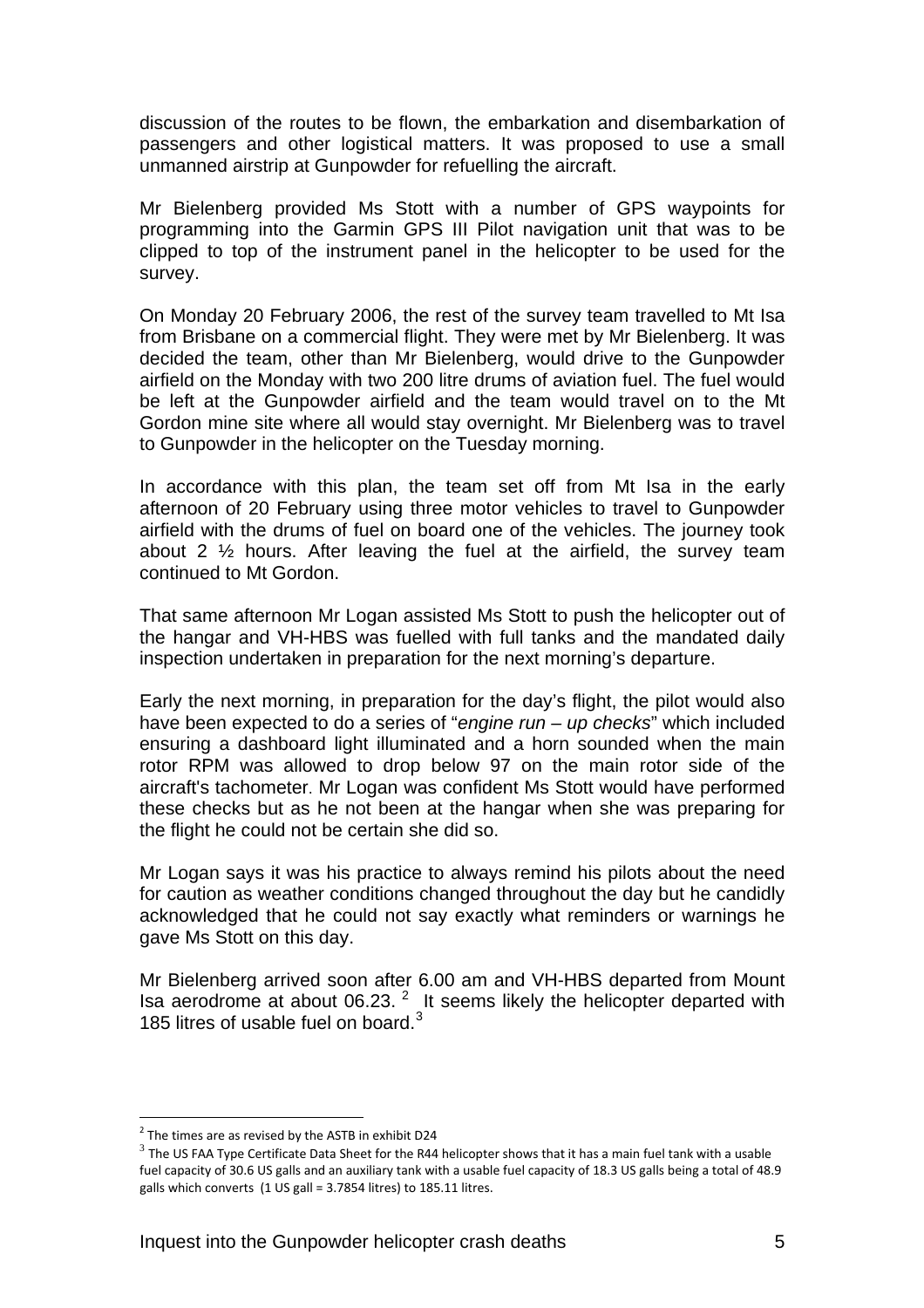### <span id="page-7-0"></span>**The survey commences**

The trip to Gunpowder involved 28 minutes flying time and Ms Stott and Mr Bielenberg arrived at the airfield shortly before 7.00 am. There they met up with Messrs Smit and Wiklund.

Ms Stott briefed the passengers on matters relating to their travel on board the helicopter - they were warned to keep away from the rotors etc. Mr Smit sat in the left hand front seat with Mr Wiklund behind him in the rear left seat. Mr Bielenberg took up a position in the rear right side seat behind the pilot. There were no scales available for Ms Stott to weigh any passenger and it appears from the evidence of the survey team members who attended the inquest that they were not asked about their weight. The helicopter then departed Gunpowder airstrip on the first aerial survey flight of the day.

The data recovered from the helicopter's Garmin GPS III Pilot navigation unit, shows this flight commenced at about 7.03 am, involved 55 minutes of flying time and concluded back at Gunpowder airstrip at about 8.00am. This is confirmed by Mr Wiklund's evidence as to the time taken for the first flight.

Ms Stott then refuelled the helicopter  $-$  it seems with Mr Bielenberg's assistance. It then departed on the second aerial survey flight, this time with Messrs Bielenberg, Smit and Powell on board with Ms Stott. The GPS recovered data shows that the helicopter departed at 8.37am.

At about 9.15am they landed at a pre-arranged location known as "*the causeway*", near Mt Gordon where they met the others in the survey team who had driven there. The aircraft was on the ground for about 6 minutes. Before they took off, Mr Wiklund replaced Mr Powell in the aircraft. The helicopter then continued on the second aerial survey flight before returning to Gunpowder airstrip at about 10.41am.

Mr Wiklund assisted Ms Stott to again refuel VH-HBS. He says in his statement taken the day after the crash that he held the nozzle in the fuel tank while Ms Stott pumped fuel from a drum. He observed that the fuel was to the top of the first tank and repeated the process for the second tank. Ms Stott then replaced the caps on the fuel tanks. He gave a different version at the inquest but his previous version wasn't put to him. I have no reason to prefer the later version over the earlier having regard to the lapse of time before it was received and the somewhat confusing way in which he was questioned at the inquest. Against this conclusion is the statement of Mr Smit in which he said "*at about 10.30am, we returned to Mt Gordon airstrip where Paul and the pilot refuelled the helicopter".* 

Messrs Ellis, Lancaster, Powell and Drysdale were undertaking ground survey activities during the morning and were not at Gunpowder airstrip when the helicopter returned after completing the second survey flight.

While at Gunpowder airstrip during this mid-morning stopover, Ms Stott used a satellite phone to call Mr Logan in accordance with the operator's standard procedures. The reception was poor and the phone "dropped out" but Mr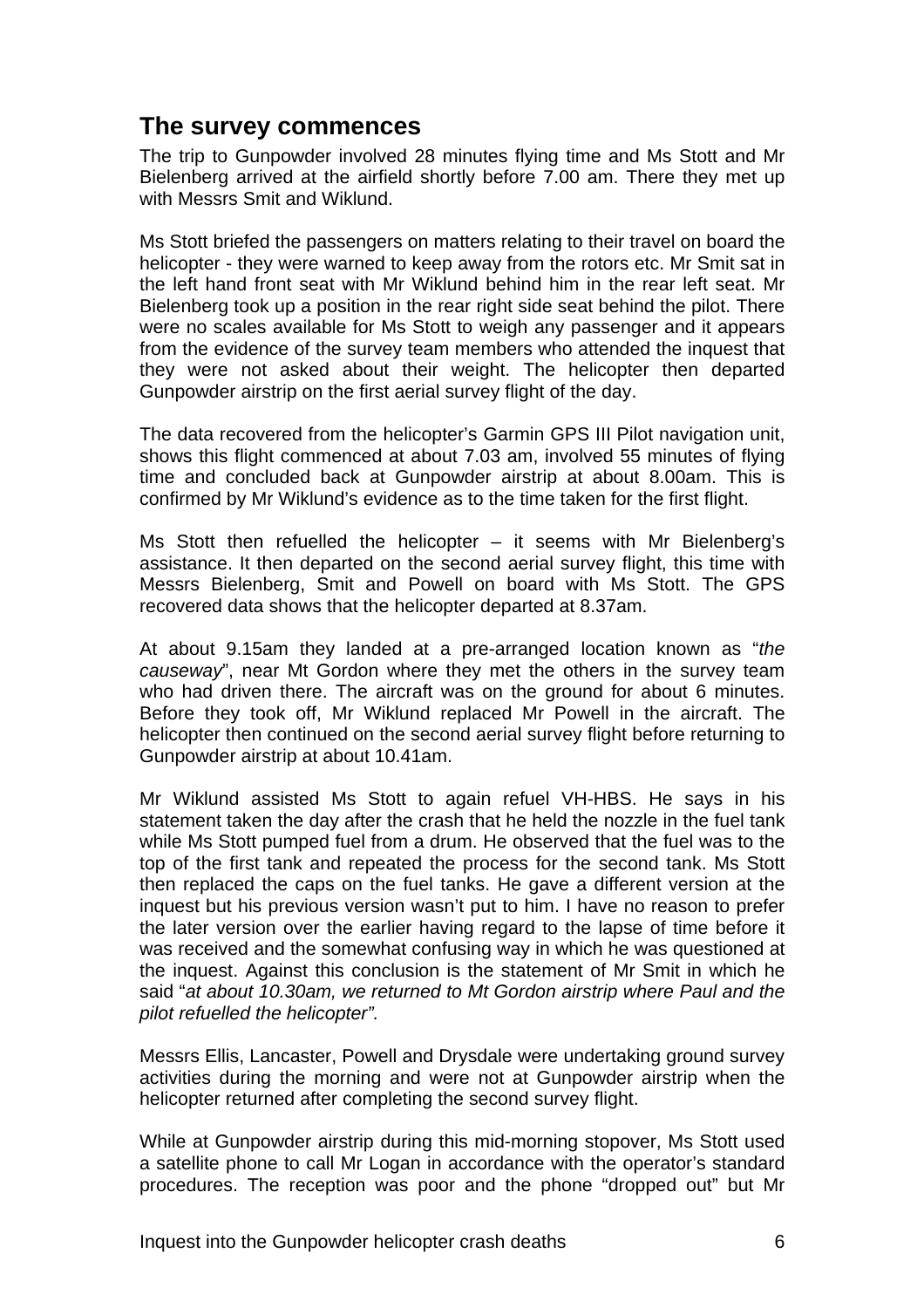Logan gave evidence the pilot was able to confirm that everything was going to plan and no problems had arisen. Mr Wiklund estimated that, at this time, a south easterly wind was blowing at about 15 knots.

The helicopter departed Gunpowder airstrip on the third aerial survey flight with Messrs Bielenberg, Smit and Wiklund on board with Ms Stott. The GPS recovered data shows that the helicopter departed at 11.09am and returned to the airfield at 12.48pm.

The witnesses recall that on occasions the pilot had orbited the aircraft to allow observation of ground features. At other times she hovered over ground features to enable the recording of waypoints in a hand-held GPS used by the survey party.

Mr Smit said in evidence that during one of the morning flights, he noticed a yellow warning light flash on the right hand side of the instrument panel but he could not at the time of the inquest recall the exact position of the light on the panel. He did not think it was the light on the far end of the panel; but possibly the light one or two from the right end of the panel.<sup>[4](#page-8-0)</sup> This differs from the evidence gathered by the ATSB in which one of the passengers, presumably Mr Smit, told their investigator the light which illuminated was in the position of the low RPM warning light – "*The passenger was able to confirm the name, the colour and position of the light*…". In his police statement taken the day after the crash he said; *"I think it related to low RPM or something similar*..." At the time, the helicopter was hovering and the pilot commented the light was nothing to worry about as they were in a "*hovering pattern"*. NAH seeks to discount that remark by suggesting it is a term that is "*meaningless to other pilots.*" Be that as it may, it is a term that appears in Ms Stott's log book on a number of occasions. I therefore accept Mr Smit's evidence that it was said and conclude that Ms Stott was indicating that the light in question illuminated because the aircraft was hovering.

In none of the versions did the witness report an aural alarm or horn sounding as should have occurred if the RPM of the main rotor fell below a safe level.

Mr Wiklund said in evidence that during the flights that he was on in the morning, he observed Mr Bielenberg with a GPS unit which had a number of different routes and waypoints programmed into it. Initially Mr Bielenberg attempted to use the GPS readings to tell the pilot, Ms Stott, what heading or direction to fly. According to Mr Wiklund that was not working too well and so Mr Bielenberg gave the GPS unit to Ms Stott. Thereafter she flew with the GPS unit resting in her lap. She would glance at it to determine her heading and then look up and continue to fly. On occasions, however, it was necessary for Ms Stott to hand the GPS unit back to Mr Bielenberg for him to program a waypoint into the GPS unit or access the next route before handing it back to Ms Stott.

 $\overline{a}$ 

<span id="page-8-0"></span><sup>&</sup>lt;sup>4</sup> There are places for 8 warning lights on the instrument panel of the R44 helicopter which from right to left are Low RPM; Low Fuel; TR Chip; Starter On; Blank (or in R44 Raven II ‐ Carbon Monoxide); MR Chip; Min Temp; Clutch.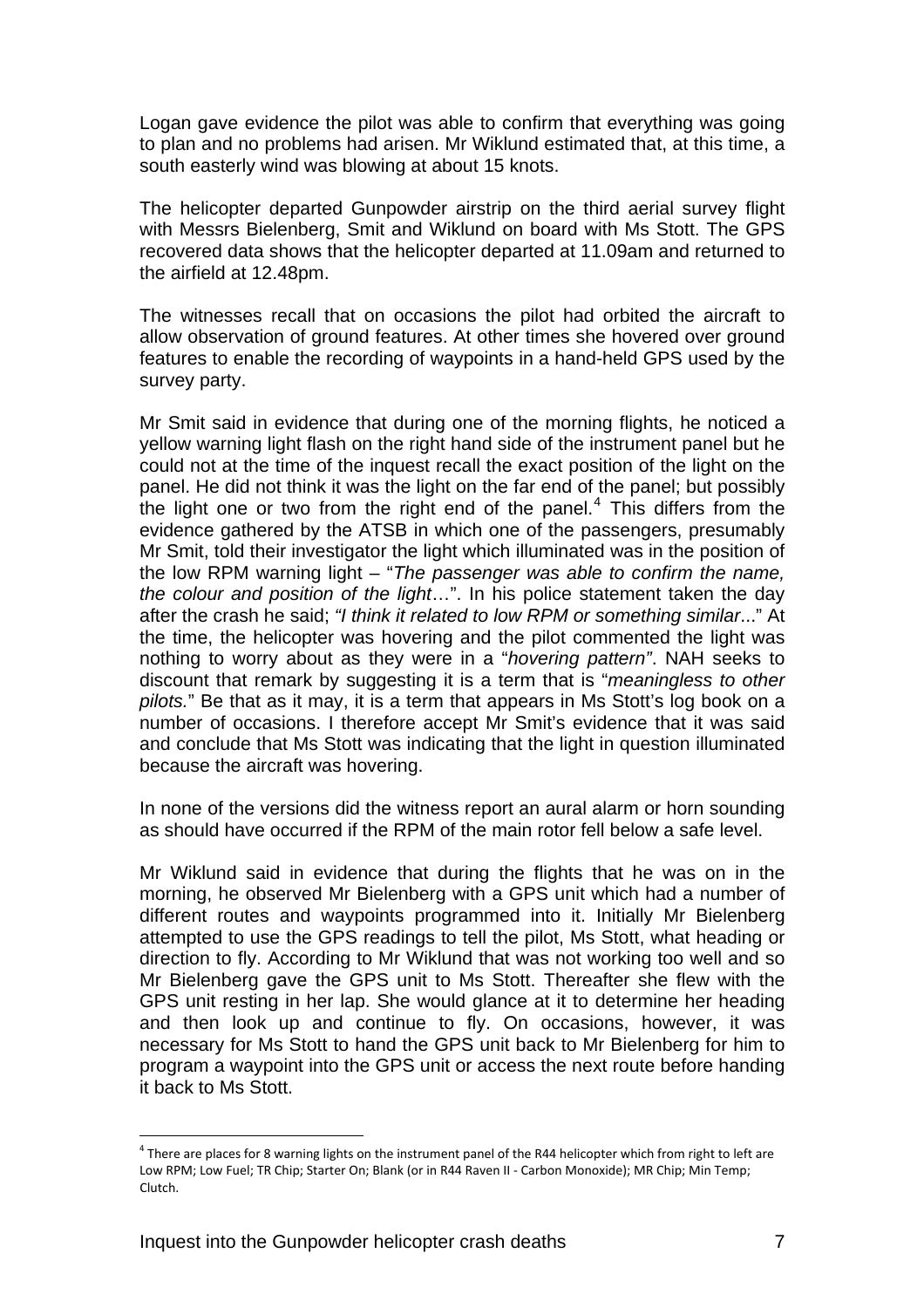<span id="page-9-0"></span>As they were returning to the airstrip at the conclusion of the third flight, Mr Wiklund recalled seeing the fuel gauge of the helicopter "*read slightly more than half full"* a couple of minutes before landing.

Mr Wiklund says, before the other members of the survey team arrived back at Gunpowder, he observed Ms Stott and Mr Bielenberg refuelling the helicopter. This exhausted the fuel in the first drum and they needed to take some from the second one. Mr Smit, on the other hand, believes the refuelling was done after lunch when he and the other members of the ground crew were driving away. He agrees this refuelling necessitated use of the fuel in the second drum.

After the third sortie, the survey team members ate lunch at the airfield and discussed the program for the afternoon. It was decided that Messrs Lancaster, Powell and Bielenberg would continue with the aerial survey and the other members of the group would continue with ground survey work. The two groups would rendezvous at Mount Kelly between 3.00 and 3.30 pm. This would allow time for those on the ground to drive to Mt Kelly. Mr Ellis and Mr Drysdale would then take the place of Messrs Powell and Lancaster in the helicopter for the last sortie of the day.

At about 1.10 pm Messrs Ellis and Drysdale left the airfield in their vehicle and at about 1.30 pm Messrs Smit and Wiklund followed in their vehicle to also travel by road to Mt Kelly. Before leaving, Mr Wiklund observed Mr Lancaster in the front left hand seat of the helicopter beside Ms Stott with Mr Powell in the rear left seat and Mr Bielenberg in his "usual" position in the back right seat. The rotors of the aircraft were turning but Mr Wiklund did not see the helicopter take-off. This was the last time that he saw the occupants of the aircraft. Neither he nor Mr Smit saw or heard the helicopter in flight again.

At about 3.30 pm the ground crews met up at the Mount Kelly site and went to a large cleared area at the intersection of two tracks which they considered to be a suitable site for the helicopter to land.

### **The helicopter is overdue**

By 4.00 pm the helicopter had not arrived and Messrs Wiklund and Smit left Messrs Ellis and Drysdale to continue to wait for it while they continued with the exploration.

Messrs Ellis and Drysdale say they thought they heard the sound of a helicopter in the distance on two occasions between about 4.15 and 5.15 pm. However, they did not see any helicopter and when VH-HBS did not arrive at the nominated rendezvous site they continued with their tasks and at about 6.30 - 6.45 pm the ground survey crew all met at the Lady Annie Camp, north of Mt Kelly without any contact having been made with the helicopter.

At about 6.45 pm, Mr Ellis contacted Mr Julian Graham a co director of Mr Bielenberg's company and told him of the situation. Mr Graham went to the NAH office at Mt Isa Airport, and took up with Mr Logan who advised he had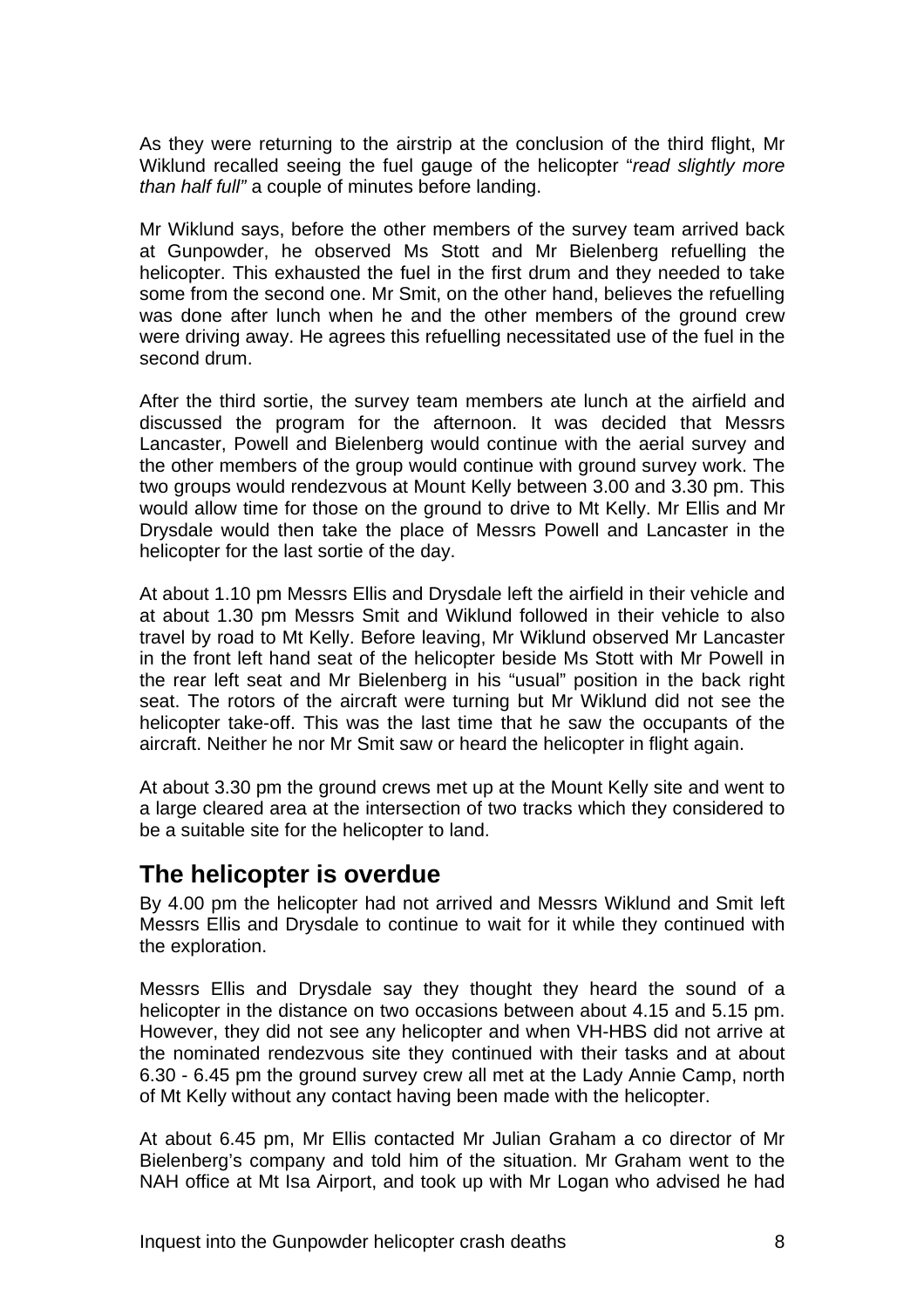<span id="page-10-0"></span>heard nothing from Ms Stott since their short phone call before lunch. At about 7.30 pm Mr Logan advised AusSAR of the missing aircraft and shortly after 8.00 pm he also contacted Mt Isa police to report the helicopter crew missing.

Messrs Ellis and Drysdale drove back to the Mount Kelly rendezvous point at about 10.00 pm to see if the helicopter had landed there. On finding no sign of it they returned to the Lady Annie camp for the night.

# **The search**

AusSAR commenced a night time search using a fixed wing aircraft from Darwin equipped with forward-looking infrared imaging equipment. However, no reports of any distress calls from VH-HBS were received and there were no reports of anyone being alerted by the deployment of the crash-activated EPIRB carried in VH-HBS.

The search continued the next day at first light after a rescue helicopter arrived from Townsville. At about 11.15 am the burnt wreckage of the helicopter was located at about 10 km west of the Mt Gordon mine on an isolated hill in rough and steep terrain. The first police team rescuers were lowered from a helicopter onto a hilltop to the west of the crash site and confirmed that all on board the aircraft had perished.

# **Investigation findings**

### *Identity, cause of death, pilot health*

DNA tests and dental records were used to confirm the identity of the bodies found in the wreckage of the helicopter. Autopsies were conducted on those bodies on 27 February. In each case, incineration, likely to have been a result of the crash igniting fuel spilling from ruptured fuel tanks, made it difficult to determine the precise cause of death.

However, there was no evidence that any pre-existing condition compromised the pilot's ability to handle the aircraft. Nor did the investigation disclose any evidence of any illness or physical condition that may have contributed to the crash. On the contrary, the evidence indicates Ms Stott rarely consumed alcohol, and she was healthy and very fit. There is no evidence she was unduly stressed or anxious on the day in question and her colleagues indicate she was a confident, composed and well prepared aviatrix.

### *Fuel and mechanical issues*

The police and the ATSB investigators found evidence of the helicopter striking a low tree and then impacting the ground in a nose down attitude with the skids approximately level. It was apparent the aircraft had impacted the ground with significant downward force. One main rotor blade had contacted the ground but the main rotor blades had not come in contact with the tail boom or the cabin area.

The ATSB's technical analysis of the pre-crash airworthiness of the helicopter was hampered by the extent of destruction of the aircraft both through impact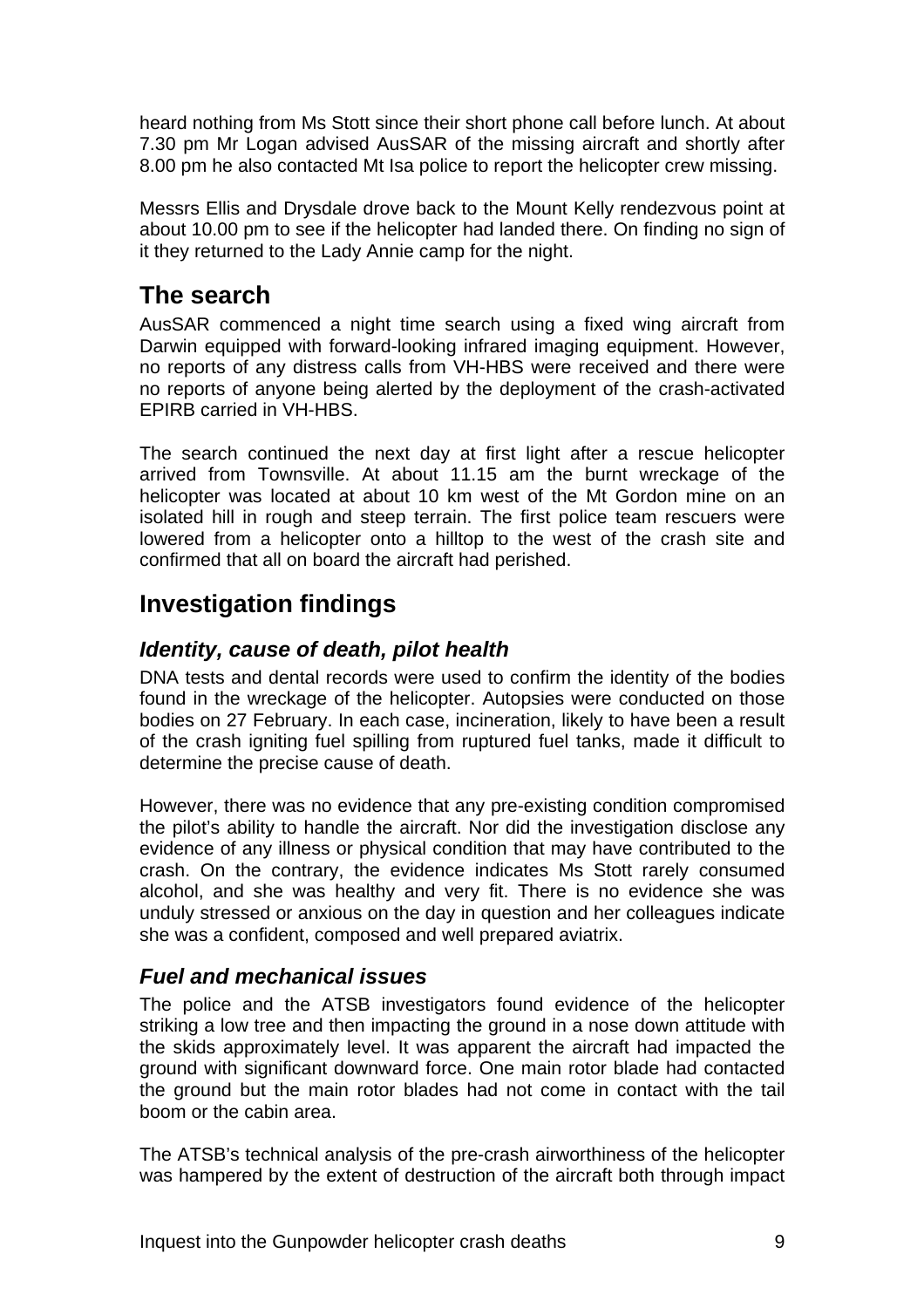<span id="page-11-0"></span>damage and the fuel fed fire followed the crash. However, on disassembling the engine its engineers found no mechanical defects or abnormalities. That said, the examination of the ignition system was inconclusive. For example, heat damage to the magnetos prevented a determination of their condition at the time of the accident.

The ATSB reported *"the main rotor blades displayed evidence of low rotational energy at the point of impact."* Some of the linkages between the controls and the rotors seem to have been dislodged by the impact but there was no evidence that they had become separated in flight.

While there is a basis to be concerned about whether the fuel drums from which the aircraft was refuelled at Gunpowder were properly secured, I am nevertheless satisfied that fuel from the same batch was tested. Those tests indicated one sample had excessive gum content and another had particulate matter but both were within specifications for AVGAS 100. Further, numerous other aircraft had used fuel from the same batch without reporting any problems and the aircraft had undertaken three flights using fuel from the same drums before the incident flight without apparently suffering any fuel related mal function. I therefore conclude fuel quality did not contribute to the crash.

The maintenance records inspected by the ATSB showed that at the time of the accident all applicable maintenance requirements had been met.

The ATSB concluded that VH-HBS may have suffered a partial engine power loss or encountered turbulence which caused the pilot to apply an *"inappropriate amount of collective, which developed into overpitching and finally main rotor stall".* I shall deal with overpitching in detail below. There is no evidence on which I could find an engine mal-function contributed to the crash.

#### *Environmental factors*

The capability of helicopters to operate and hover diminishes as the operating altitude and/or the temperature increases. This effect is referred to as density altitude. At higher altitudes, thin air reduces engine performance as well as the ability of the rotor blades to grab air and fly or hover. As the temperature of the air increases its density deceases.

It is therefore significant that the altitude of Mt Gordon is 312 metres or 1025 feet.

The Bureau of Meteorology information indicated the weather conditions in the vicinity of the accident site in the afternoon of 21 February 2006 were fine with light easterly winds and with turbulence from thermal activity forecast to be "*moderate"* below 8000 ft. The estimated ambient air temperature at the time of the crash was estimated by the ATSB to be 38 deg C. This was significantly hotter than the temperature in the morning when the survey flights commenced.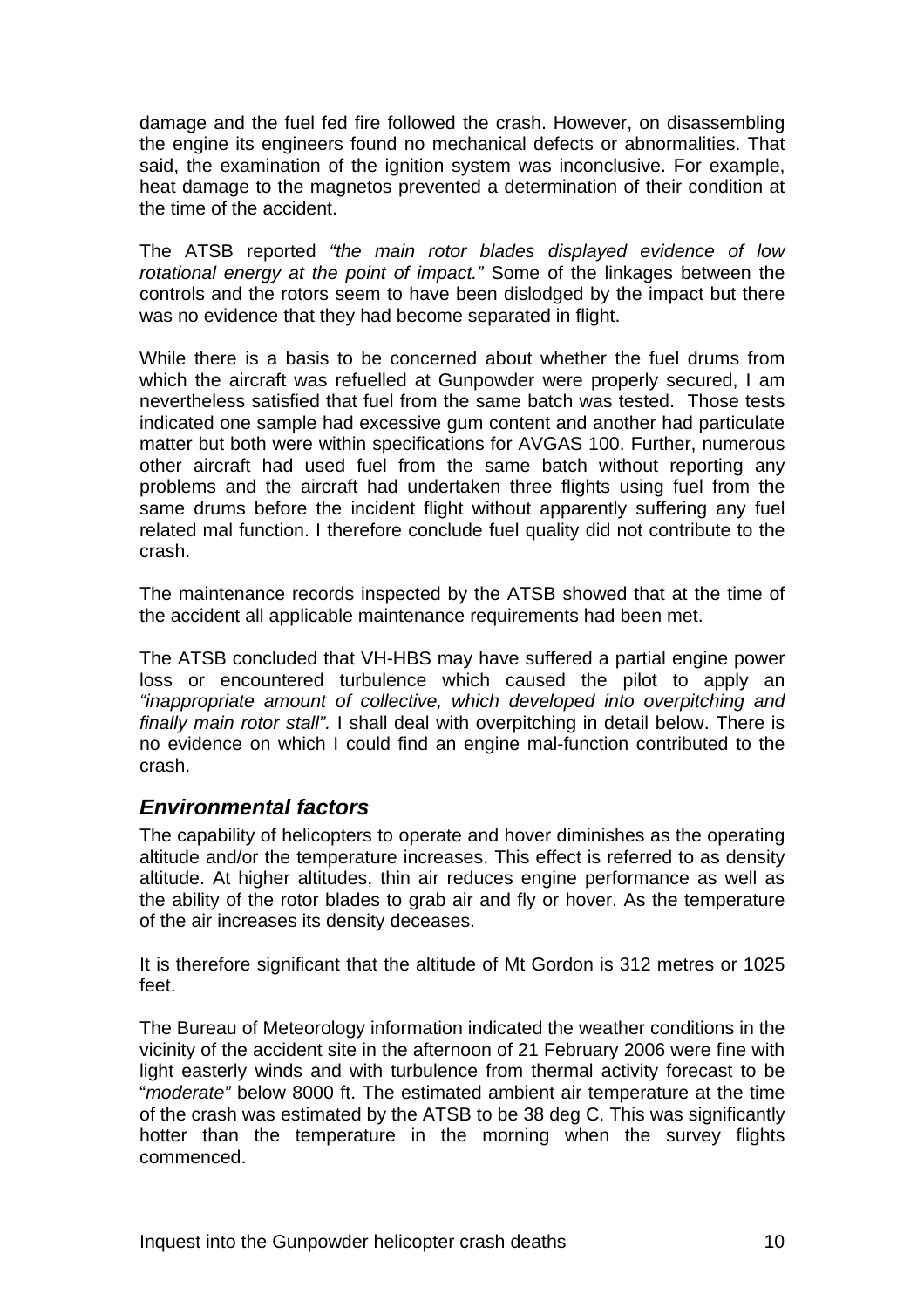#### <span id="page-12-0"></span>*Flight operations issues*

The GPS data recovered and analysed by the ATSB identify the airborne movements of the aircraft on 21 February 2006. In respect of the movements of the aircraft on the morning survey flights the ATSB's analysis is broadly consistent with the evidence of Mr Wiklund and Mr Smit. Notwithstanding some discrepancies or differences in the details recalled by the survey team members who gave evidence at the inquest, there is sufficient corroboration of the calculations undertaken by the ATSB based on the recovered data to accept that the helicopter conducted the survey flights as identified on p3 of the ATSB's report.

The last time recorded in the recovered GPS data was 1405:07, which matched the time indicated on a watch recovered by the police from the wreckage.

The ATSB concluded the aerial survey was conducted at heights ranging from 500 to 1000 feet above ground level but gives no basis for this. Presumably it is what the other members of the survey team told them, although when giving evidence at the inquest those witnesses seemed to think the aircraft was often operating at a lower altitude.

The last recorded GPS data analysed by the ATSB showed that, on its last run, the helicopter was tracking in a south-westerly direction at derived groundspeeds of between 26 and 37 knots. However, in the last 21 seconds before the loss of recorded GPS readings, the track changed to a westerly and then a northerly direction with the derived groundspeed showing a decrease to an average of 7 knots until the aircraft re-established on a southwesterly track increasing speed to an average of 20 knots. The ATSB states that in the absence of additional data and evidence or witnesses, its investigators were unable to determine the possible reasons for the changes in direction of the aircraft.

#### **Overpitching**

The ATSB report provides a concise description of the operational characteristics of the R44 helicopter and the relevant aerodynamic forces. The phenomenon of "*overpitching*" is described. In essence, if a pilot adjusts the collective so that the main rotor blades are set to a high angle of attack, but the power required to drive the blades in that formation is greater than the power available in the prevailing conditions, the main rotor RPM will decrease. The rotor is then overpitched.

As the ATSB investigators explained, overpitching is a phenomenon that more frequently happens when the ambient temperature and the elevation are higher and the aircraft is heavy. Overpitching is more likely to occur at low airspeed in transition to or from a hover, especially when manoeuvring.

Recovery from overpitching requires the simultaneous application of more throttles and the lowering of collective pitch to reduce drag. The ATSB report notes: "*This may be counter instinctive to the pilot of a descending helicopter at low altitude".* If the helicopter is flying at low speed and the pilot raises the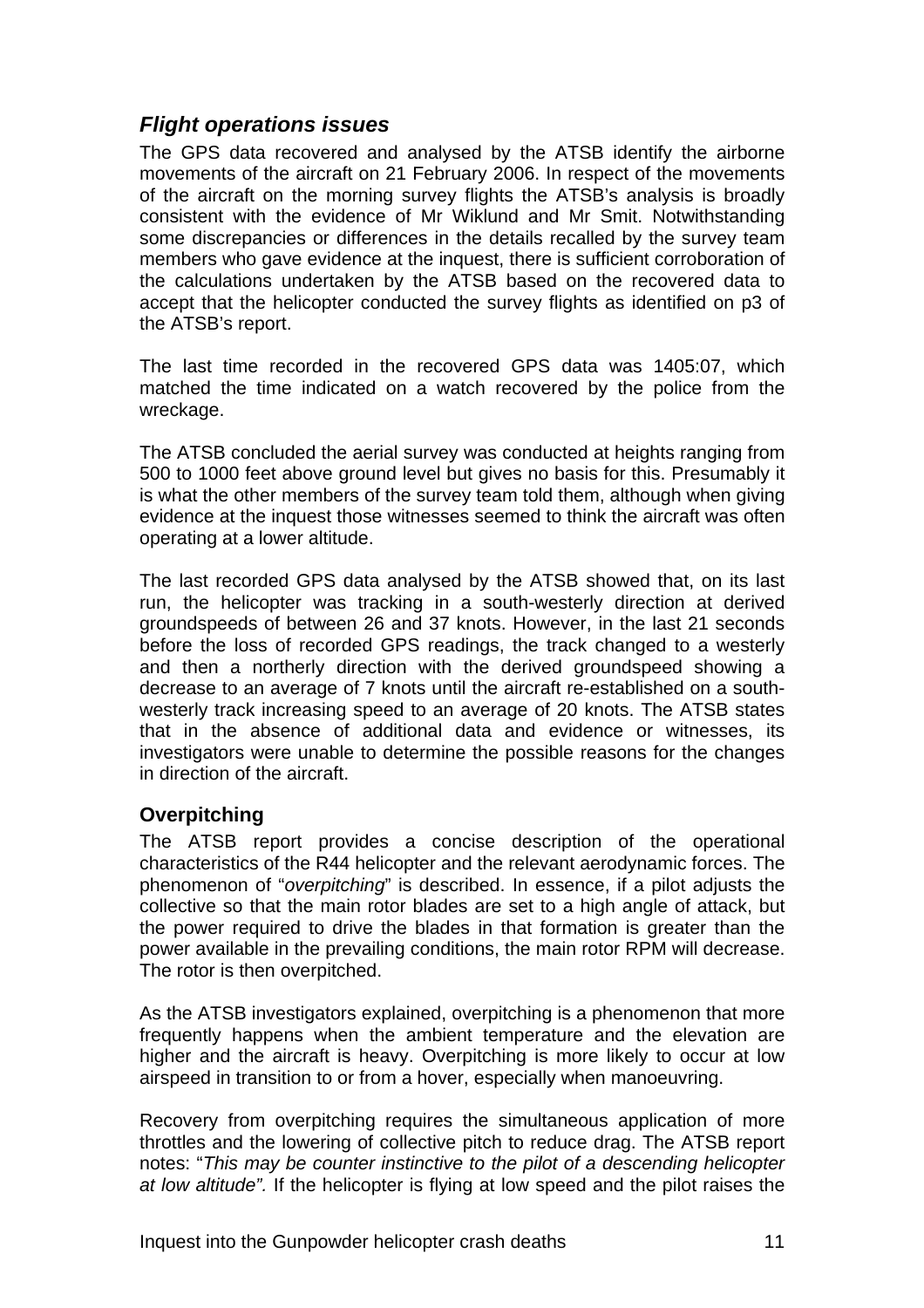<span id="page-13-0"></span>collective in an endeavour to compensate for the decrease in rotor thrust, the rotor will slow even more; increasing the descent rate. The helicopter may then enter a condition known as vortex ring state. The response required is to lower the nose and increase speed to fly forward to gain effective translational lift and, if altitude permits, lower the collective. Obviously, these complications are more likely to arise if the pilot attempts to hover when, because of weight, height above ground and the density altitude, the aircraft does not have out of ground effect hover performance.

I can confidently conclude the helicopter would have been operating out of ground effect. It is also not disputed that the already high temperature increased throughout the day and the altitude of the locale would have produced density altitude issues impacting the engine and rotor performance.<sup>[5](#page-13-1)</sup>

#### **Was the aircraft overloaded?**

The weight of the aircraft at the time of the crash is more difficult to determine. Relying on fuel consumption data provided by the helicopter manufacturers, what it believed to be the fuel remaining in the drums, the flight times taken from the GPS data and the reports of the surviving survey team, the ATSB initially concluded it was probable the pilot had refuelled the aircraft to near full tanks (180 litres) on each of the three occasions that the aircraft refuelled at Gunpowder airfield. On that basis the fuel on board the helicopter at the time of the accident was estimated to be about 160 litres.

From these calculations, the ATSB determined the aircraft was slightly above its maximum certificated operating weight of 1089kgs when it commenced the final flight. If this is correct, it is of concern because to achieve out-of-groundeffect (OGE) hover performance in the conditions prevailing on the survey flights, the weight of the aircraft should have been 64kg less than the maximum allowable weight, i.e. 1025 kg. Exceeding that limit had the potential to create serious flight operations issues for the pilot if she was not conscious of it. In calculating the hover weight of VH-HBS in the prevailing conditions at the material time, the ATSB calculated the OGE hover performance weight to be 1025 kg; Mr Carter considered that it would be 1032 kg and Mr Matheson calculated that weight to be 1027 kg.

However, during the course of the inquest evidence came to light which may cast doubt on the bases of the ATSB's initial weight calculations. Indeed a number of witnesses changed their views.

Evidence relevant to this issue was given by an experienced helicopter pilot and flying instructor, Mr Hector Matheson, an ATSB Senior Transport Safety Investigator, Mr Stewart Macleod, Mr Logan, and CASA's Flying Operations Inspector, Mr Harold Carter.

 $\overline{a}$ 

<span id="page-13-1"></span> $<sup>5</sup>$  The capability of helicopters to operate and hover diminishes as the operating altitude increases. This thinning</sup> of the air is known as density altitude. At higher altitudes, thin air reduces engine performance as well as the ability of the rotor blades to grab air and fly or hover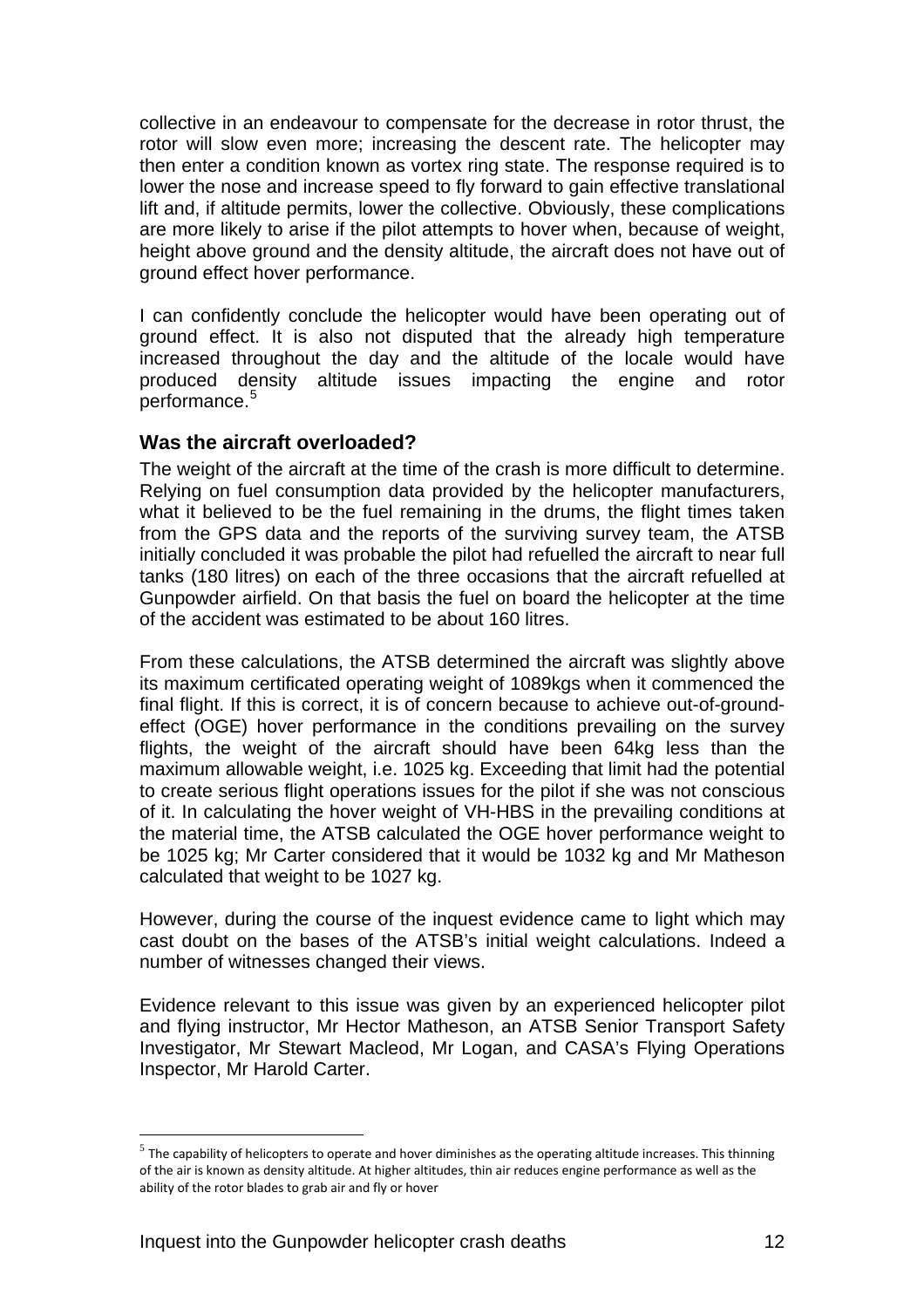In making his initial load calculations, Mr Matheson assumed that:

- approximately 160 litres of unused fuel remained in the drums from which the aircraft had been refuelled during the day at Gunpowder;
- in the accumulated flying time of 5.6 hrs, the helicopter would have burnt 58 litres per hour (with additional consumption of 15 litres of fuel burnt while on the ground);
- the zero fuel weight of the aircraft was 969 kg;
- the maximum certificated (or permissible) all up take-off weight of the aircraft was 1089 kilos; and
- 1 litre of fuel weighed 0.72 kgs.

However, he changed his position during the inquest and said he agreed with Mr Logan's calculation that there was only about 85-90 litres on board the helicopter at the time of the accident. Mr Matheson sought to qualify the calculations that he had earlier included in his written statement. He accepted that the zero fuel weight of the aircraft should be 973 kg. With the further fuel burn for the last 23 minutes of flight the aircraft would, according to Mr Matheson, have burnt another 23 litres of fuel which, taking into account fuel burnt on the ground at Gunpowder, resulted in there being only some 57 litres of fuel on board the aircraft at the time of the accident. The weight of that fuel would have been 41 kg. Thus, when he gave evidence, Mr Matheson was of the view the weight of the aircraft at the time of the accident would have been 1014 kg.

The revised ATSB calculations are based on some different assumptions from the ones used by Mr Matheson. In particular:-

- the zero fuel weight of the aircraft was 974 kg;
- the accumulated flying time as at the time of the accident comprised 5 hours and 14 minutes with a fuel usage rate of 58 litres/hr; and
- an estimated ground running time of about 42 mins with a fuel usage rate of 30 litres/hr.

On the basis of its revised calculations, the ATSB determined that approximately 141 litres of fuel were on board VH-HBS at the time of its departure on the final flight. Accordingly, there would have been approximately 124 litres of fuel – weighing 89kg – on board the aircraft at the time of the accident. The aircraft's weight would have been approximately 1063 kg. While this is below the maximum certificated weight of 1089 kg it is between 31 and 38 kgs in excess of the OGE hover weight as calculated by the expert witnesses.

The ATSB's revised calculations are consistent with the evidence of Mr Wiklund that he observed that the fuel gauge of the helicopter "read slightly more than half full" a couple of minutes before landing after completion of the third survey flight and that he observed Ms Stott and Mr Bielenberg refuelling the helicopter from the second drum of fuel shortly before 1.00 pm. If the aircraft had about 90-95 litres of fuel remaining after the third survey flight, on either of the scenarios painted by Mr Logan or Mr Matheson, no fuel would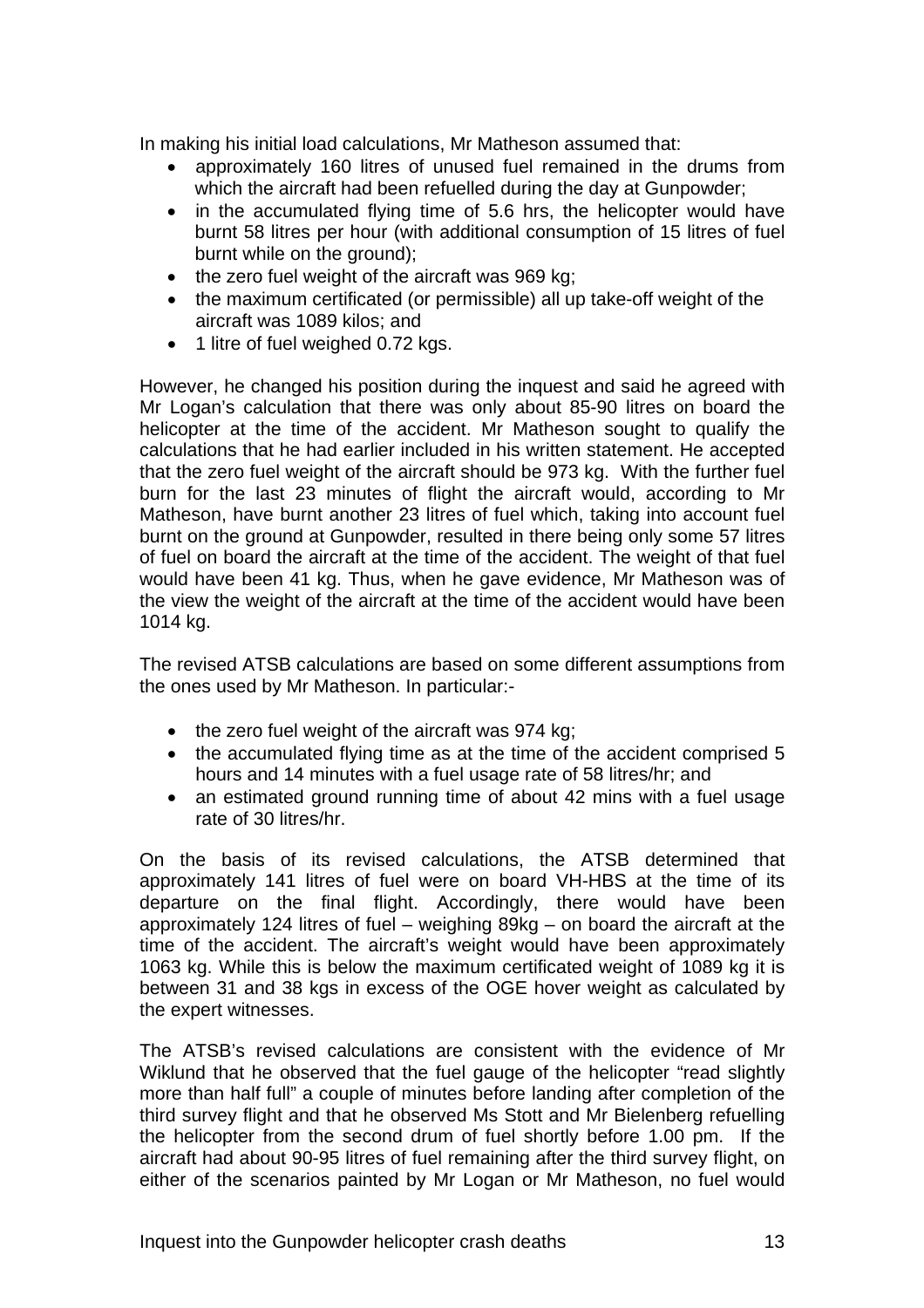need to have been accessed from the second drum of fuel at Gunpowder airfield. The addition of (at least) some 50 litres of fuel from the first (and only) use of the second drum at Gunpowder airfield would be consistent with the aircraft having approximately 140-145 litres of fuel on board at time of departure on the final flight. Moreover, this would also be consistent with the observations of Mr Wiklund that he and the pilot had filled both tanks to capacity before the morning flight that had commenced at 1105 hrs for a survey flight of just over 1 1/2 hrs.

Mr Wiklund recalled hearing Ms Stott comment that the helicopter's fuel consumption had been less than she had planned due to the slower speeds that they had been flying. NAH's submissions correctly point out that it is hard to give this much weight when it is not known what Ms Stott initially expected the fuel burn rate to be. However, if the aircraft had flown more economically than the postulated 58 litres/hr, this would be consistent with more than 145 litres being on board at the time of the final departure from Gunpowder.

Moreover, even Mr Matheson agreed that if the pilot was planning for a possible 2 or 2 ½ hr aerial work sortie with a landing at Mt Kelly before returning to Gunpowder, it is highly likely that she would have ensured that at least some 150 litres of usable fuel was on board the aircraft when she took off.

Much of the revised calculations undertaken by the ATSB and Messrs Logan and Matheson sought to accommodate the ATSB's assertion that the second drum of fuel used in the refuelling of VH-HBS and returned from Gunpowder airfield to NAH's facility at Mt Isa was ¾ full (150 litres). This was based on the claim by the ATSB that they had secured the drums in question and measured the remaining contents. It is now accepted by all parties that the rigor of exhibit control one would expect of the Bureau in such matters was absent in this case.

The initial evidence of the ATSB's investigator, Mr Kevin Chapman, was that two refuelling drums were located at Gunpowder airstrip and identified by Mr Logan as the drums used for the survey flights. According to Mr Chapman, on Friday 24 February 2006, both drums were *"road transported back to Mt Isa by the operator in company with one of the ATSB investigators, Mr Simon Grummett".* When the drums were inspected on Saturday, one was said to be "*nearly empty*" and the other drum to be *"¾ full - 150 litres remaining*".

When giving evidence about the return of the fuel drums from Gunpowder, Mr Logan said initially that he had "*helped the ATSB load those drums onto the trailer and we brought them back in".* He recalled doing this on the Thursday or Friday.

However, Mr Ellis gave evidence that he attended NAH's facility on Thursday morning before returning to Brisbane and was shown the two drums said to have been used for the refuelling of VH-HBS by Mr or Mrs Logan. When asked to comment on that evidence, Mr Logan was less sure of when the drums were returned to his facility and by whom.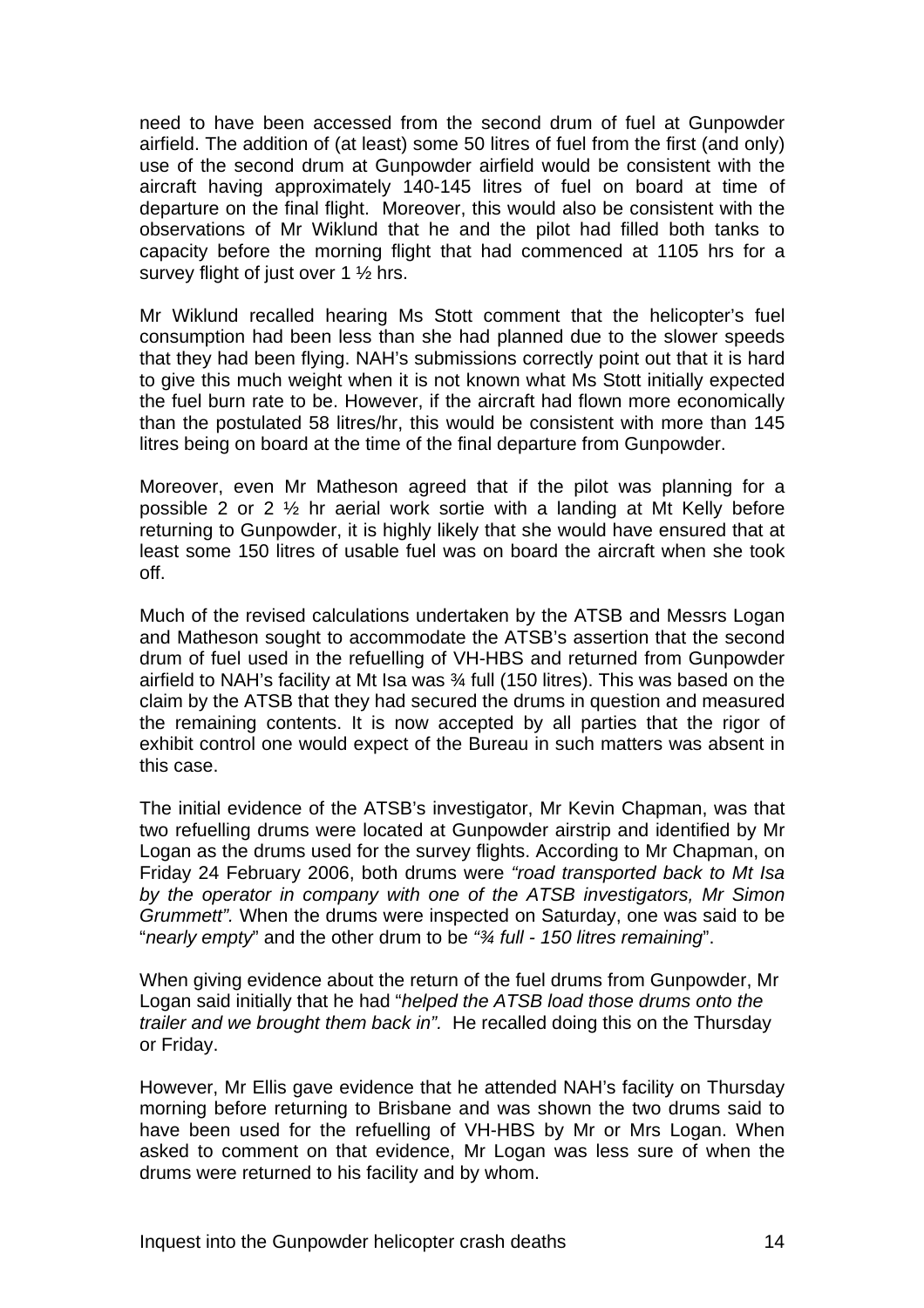Mr Julian Graham said the vehicle used by the survey team to take the drums of fuel to Gunpowder airfield on the Monday before the aerial survey commenced was a Lodewyk vehicle and that he together with other Lodewyk employees retrieved the vehicle, the fuel drums and the fuel pump used in the refuelling of VH-HBS on the Wednesday after the wreck of VH-HBS had been found.

Mr Graham said he returned the drums and fuel pump together with four other drums used for refuelling search aircraft at Gunpowder airfield on the Wednesday morning to NAH's hangar on Wednesday afternoon. Another vehicle collected other drums of fuel and Mr Graham did not see any fuel drums left at the airfield before returning to Mt Isa that day. Mr Graham escorted Mr Ellis to NAH's premises on the Thursday morning before Mr Ellis departed Mt Isa for Brisbane.

In a subsequent submission the ATSB's lawyers acknowledged that in the absence of a contemporaneous record, Mr Chapman is uncertain whether the drums in question were returned to NAH's facility on 24 February 2006. However, they confirmed that the two drums from which fuel samples were taken and the contents measured on Saturday 25 February 2006 were "*drums identified by the operator NAH at Mt Isa as the drums of fuel used for VH-HBS".* 

Mr Logan now accepts the drums used to fuel the incident flight were returned from Gunpowder by Mr Graham on the Wednesday afternoon. He also accepts that there was some "*confusion*" as to the batch numbers of the returned fuel drums and although it is asserted on his behalf that "*when the drums were returned to the hangar by Graham they were put to one side"* and the "*drums were not able to be confused with other fuel drums*", it is apparent from the evidence of both Mr Graham and Mr Ellis that six drums of fuel were returned from Gunpowder airfield and placed together in NAH's hangar.

From the evidence of both Mr Logan and Mr Chapman it appears that no steps were taken on the Thursday 21 Feb 2006 to quarantine the fuel drums in question – on Mr Logan's account of events he had no appreciation that the fuel drums had already been returned to NAH's hangar.

The uncertainties as to the process adopted for measuring the fuel remaining in the recovered drums suggest that any calculations as to the likely operating weight of VH-HBS at the time of its loss of control should not be based on assumptions derived from the amount of fuel reported by the ATSB as being in the drums.

I also accept NAH's submission that possible variations in the fuel consumption rates and uncertainties about how long the aircraft was operating on the ground and how much climbing or hovering it did during the four flights makes accurate calculations of the total fuel used on the day impossible.

In contrast, the ATSB's initial calculation that VH-HBS had approximately 160 litres on board when it crashed is supported by a number of other factors: in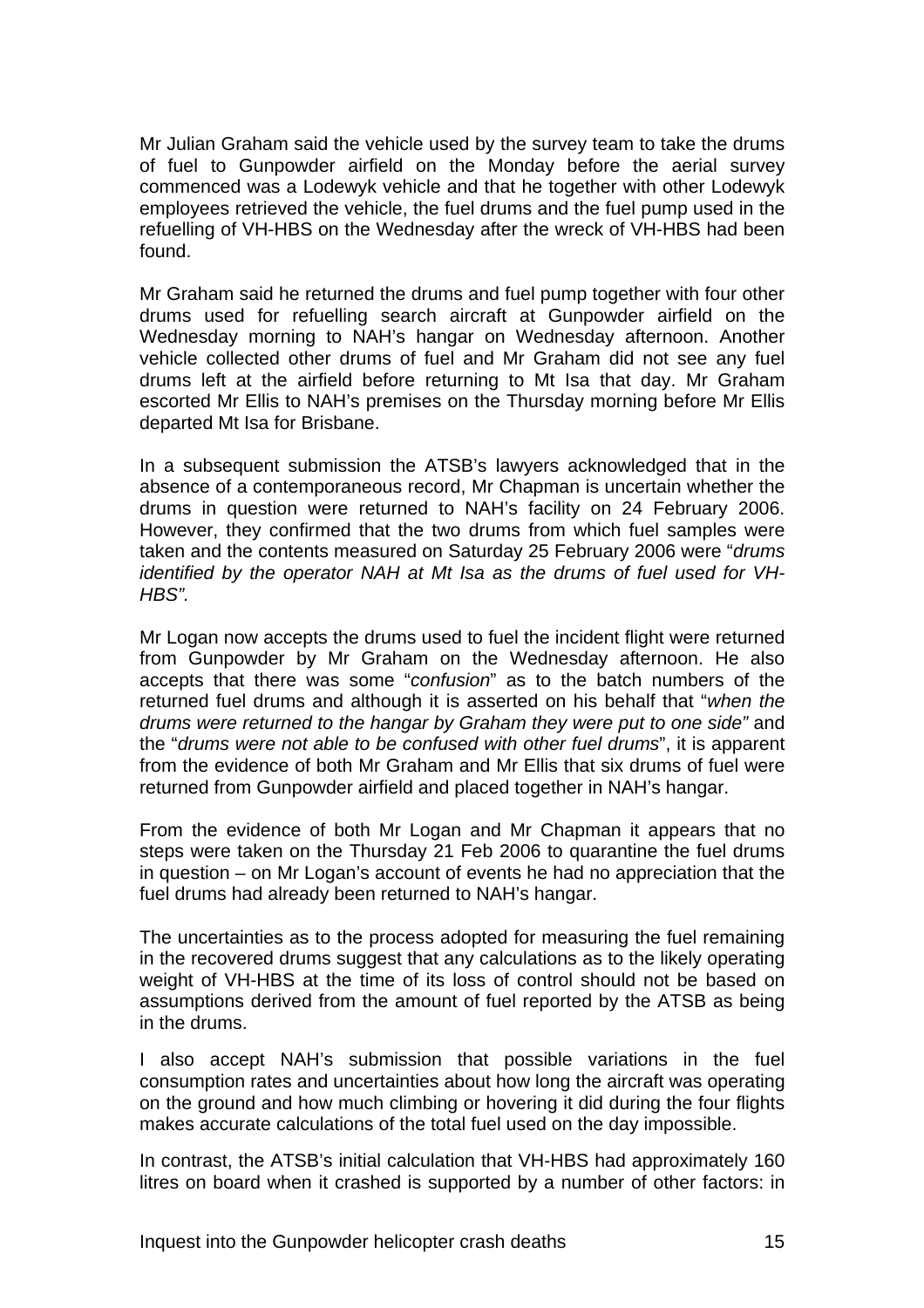<span id="page-17-0"></span>particular, the observations of Mr Wiklund as to the refuelling of both tanks to full capacity on an earlier flight and his observation of the pilot and passengers pumping fuel from the second drum before the final flight. However the most compelling factors is the pilot's knowledge that she needed enough fuel for an extended sortie of two to two and half hours that would include a landing and take off from a site without access to fuel. The probative force of these factors has not been diminished by variations in the evidence received during the inquest. Nor do I accept the submissions made on behalf of NAH that because the aircraft was able to hover during the morning flights, attempting to do so would not have been problematic on the incident flight, mid afternoon. That submission ignores the effect of the increased air temperature at that time of day. In my view the totality of the evidence supports the conclusion that at the time of the accident the aircraft exceeded its OGE hover weight.

### **The cause of the crash**

Using the charts in the R44 Pilot Operating Handbook the pilot is able to calculate the hover performance of the helicopter in the prevailing conditions. These calculations are, as outlined in the ATSB report, *"predicated on the availability of maximum allowable engine power"*. Although the maximum power available is calculated from outside air temperature and pressure altitude before a flight begins, it may only be discovered to be not actually available when a power check is undertaken in flight. However, according to Mr Logan this check was not part of the standard operating procedures for the pilots of NAH.

The passengers were not weighed nor even asked their weight. The evidence did not disclose any practice among NAH pilots of calculating fuel weight.

This raises the real possibility that Ms Stott only discovered she did not have hover performance during the incident flight when she attempted to manoeuvre the aircraft in that fashion to assist her clients. The evidence establishes that earlier, in the cooler part of the day, with different load, the aircraft did have this capacity. To suddenly discover that it could no longer hover could understandably precipitate an inappropriate response.

I accept NAH's submission that an inability to hover does not necessarily lead to a crash. However, it is entirely feasible that a contributing factor leading to the pilot experiencing a relatively sudden and catastrophic loss of control of the helicopter was the slowing of the aircraft below translation speed at an altitude outside of ground-effect in the course of attempting to hover in circumstances in which, as a result of its gross weight and the ambient air density, the helicopter did not have sufficient hover performance to sustain flight. The very experienced helicopter pilots who gave evidence and contributed to the investigation reports testified to the critical nature of the counter intuitive response to the aircraft losing lift and the small time frame in which a pilot must execute it. The pilot in this case was inexperienced and new to survey work. She was operating at low altitude. When coupled with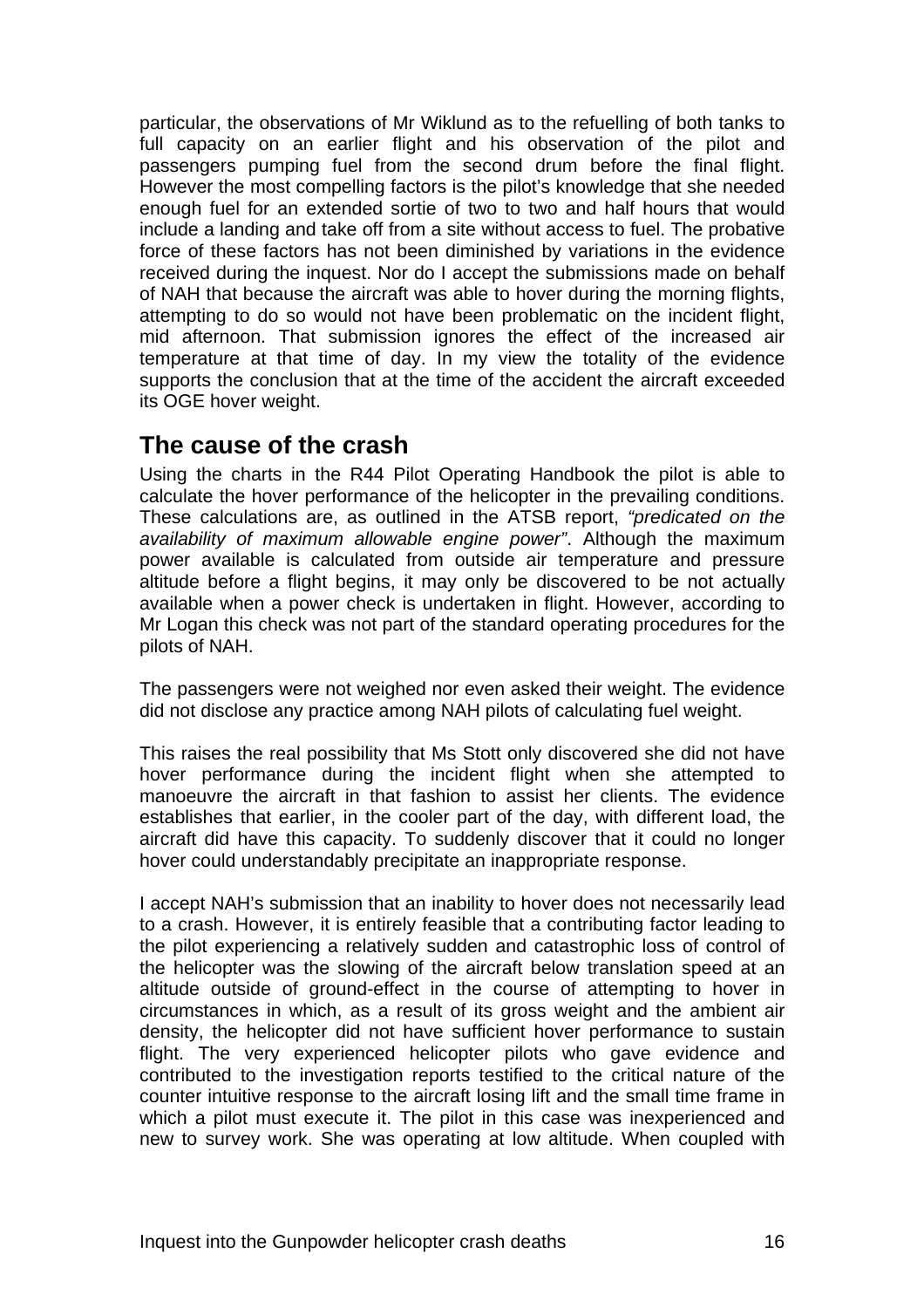<span id="page-18-0"></span>human factors such as fatigue and high workload<sup>[6](#page-18-1)</sup> it is foreseeable she may not have responded appropriately. I accept also that a contribution of unexpected turbulence can not be excluded. However, I am not required to exclude every possibility, but rather to establish, if possible, what is more likely to have occurred.<sup>[7](#page-18-2)</sup>

## **Findings required by s45**

I am required to find, as far as is possible, who the deceased were, how they died, when and where they died and what caused the deaths. As a result of considering all of the material contained in the exhibits and the evidence given by the witnesses, the material parts of which I have summarised above, I am able to make the following findings.

| Identity of the deceased - | The deceased persons were:                                                                                                                                                                                                                                                                                                                                   |
|----------------------------|--------------------------------------------------------------------------------------------------------------------------------------------------------------------------------------------------------------------------------------------------------------------------------------------------------------------------------------------------------------|
|                            | <b>Paul Carl BIELENBERG</b>                                                                                                                                                                                                                                                                                                                                  |
|                            | <b>Thomas William LANCASTER</b>                                                                                                                                                                                                                                                                                                                              |
|                            | <b>Derek Victor POWELL</b>                                                                                                                                                                                                                                                                                                                                   |
|                            | Vita Mara STOTT                                                                                                                                                                                                                                                                                                                                              |
| How they died -            | All died when the helicopter Ms Stott was<br>piloting as part of an investigation by a mining<br>survey team crashed. The precise cause of<br>the crash has not been ascertained. There is<br>no evidence of any mechanical failure. Ms<br>Stott's lack of experience in this type of flying<br>and the overloading of the aircraft may have<br>contributed. |
| Place of death -           | The crash occurred 10 kilometres west of the<br>Gunpowder Mine. All occupants of the aircraft<br>died at the scene.                                                                                                                                                                                                                                          |
| Date of death -            | The deaths occurred on 21 February 2006                                                                                                                                                                                                                                                                                                                      |
| Cause of death -           | All died from incineration.                                                                                                                                                                                                                                                                                                                                  |

### **Section 46 recommendations**

Section 46 provides that a coroner may comment on anything connected with a death that relates to public health and safety, the administration of justice or ways to prevent deaths from happening in similar circumstances in the future. That requires the coroner to consider whether the death under investigation

 $\overline{a}$ 

<span id="page-18-1"></span><sup>&</sup>lt;sup>6</sup> I don't accept NAH's submission that following the waypoints on the GPS in her lap was no more demanding than is usual for pilots checking charts.

<span id="page-18-2"></span><sup>7</sup> Hurley v Clements & Ors [2009] QCA 167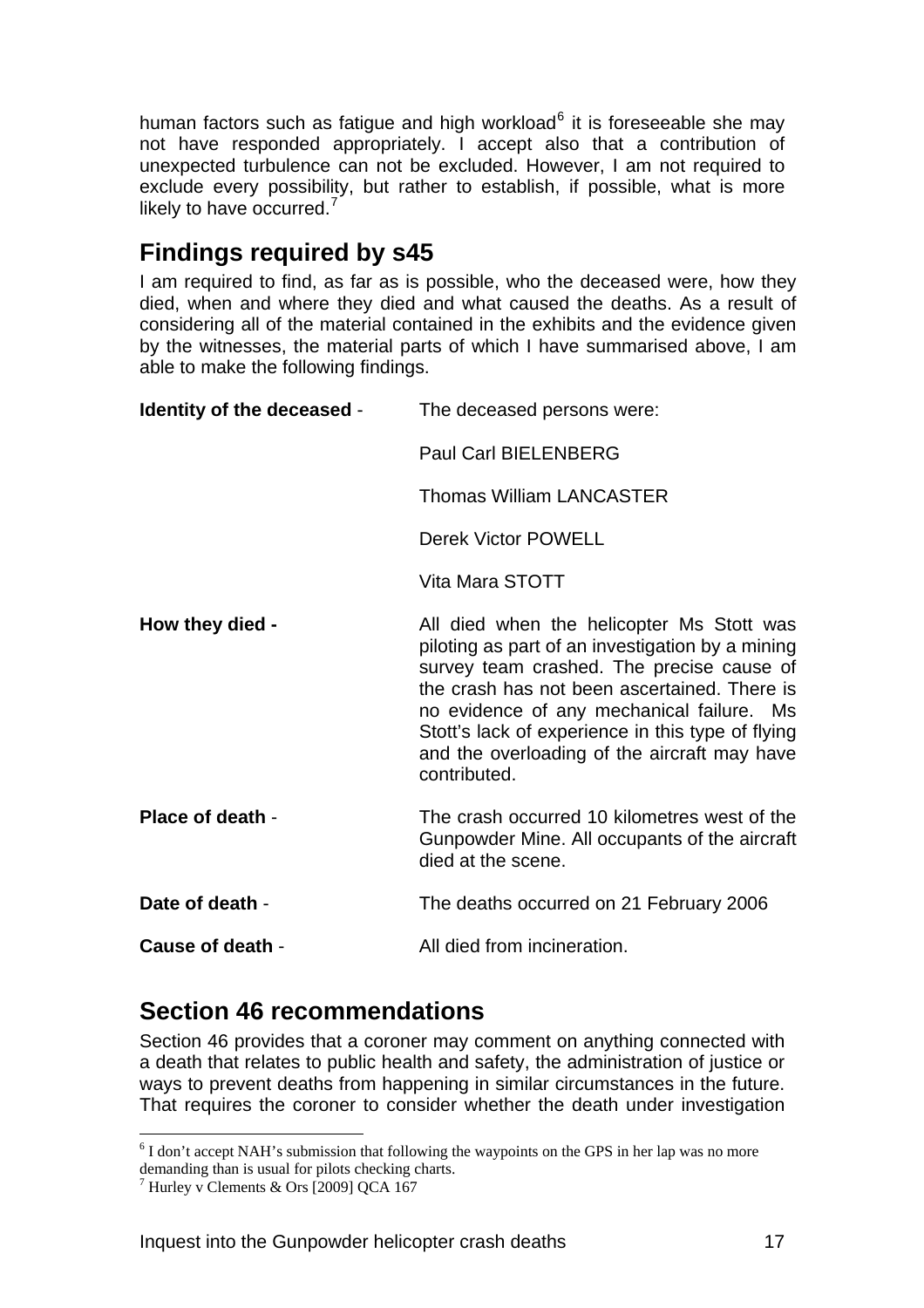<span id="page-19-0"></span>was preventable and/or whether other deaths could be avoided in future if changes are made to relevant policies or procedures.

Two issues warrant consideration from that perspective in this case:-

- The experience and supervision of NAH pilots undertaking aerial survey work; and
- Investigation exhibit control

#### *The operator's procedures*

Submissions made on its behalf assert the operator has proactively sought to develop a safety culture among its staff and that its positive attitude to safety has been recognised by CASA as evidenced by the regulator citing the operator as an example for others in its *Flight Safety* magazine. I accept those submissions. That doesn't mean its operations could not be improved.

NAH undertook charter and aerial work pursuant to an Air Operators Certificate issued by CASA. As part of the process of obtaining that AOC the operator had to produce an operations manual that CASA accepted as appropriate for the work the operator was proposing to do. Because of this NAH submits it cannot be criticised for any deficiencies in those procedures. Be that as it may, it does not mean the operations manual should not be improved, something the operator seems to resist, urging that I focus only on industry wide issues, ignoring the fact that the inquest received little evidence about industry wide practices but focused intently on NAH's operations.

I am concerned by the evidence indicating the aircraft took off on the incident flight while above its maximum certificated take off weight. I am concerned by the evidence indicating that when it crashed its weight is likely to have exceeded that at which it could hover out of ground effect. I consider deficiencies in the operator's procedures which did not mandate that the pilot weigh passengers or routinely calculate the fuel weight may have contributed to these undesirable circumstances arising, unbeknown to the relatively inexperienced pilot.

Part D.2 of the company's operations manual deals with aerial surveys. It provides that prior to departure the pilot in command shall be briefed by the chief pilot on the proposed tasks to be undertaken.

Mr Logan says it was his practice to always remind his pilots about the need for caution as weather conditions change throughout the day and he assumed he spoke to Ms Stott about refuelling and loading the aircraft as was his habit but he candidly acknowledged that he could not say exactly what reminders or warnings he gave her on this day. He was keen to confirm that he discussed these issues with pilots regularly but he had no evidence of it or apparently any documented or regimented system for analysing the issues likely to confront a pilot on a given job. Rather, he seemed to believe he could rely on a pilot's training, his observation of them as they went about their work and the twice yearly check flight each pilot was obliged to undergo.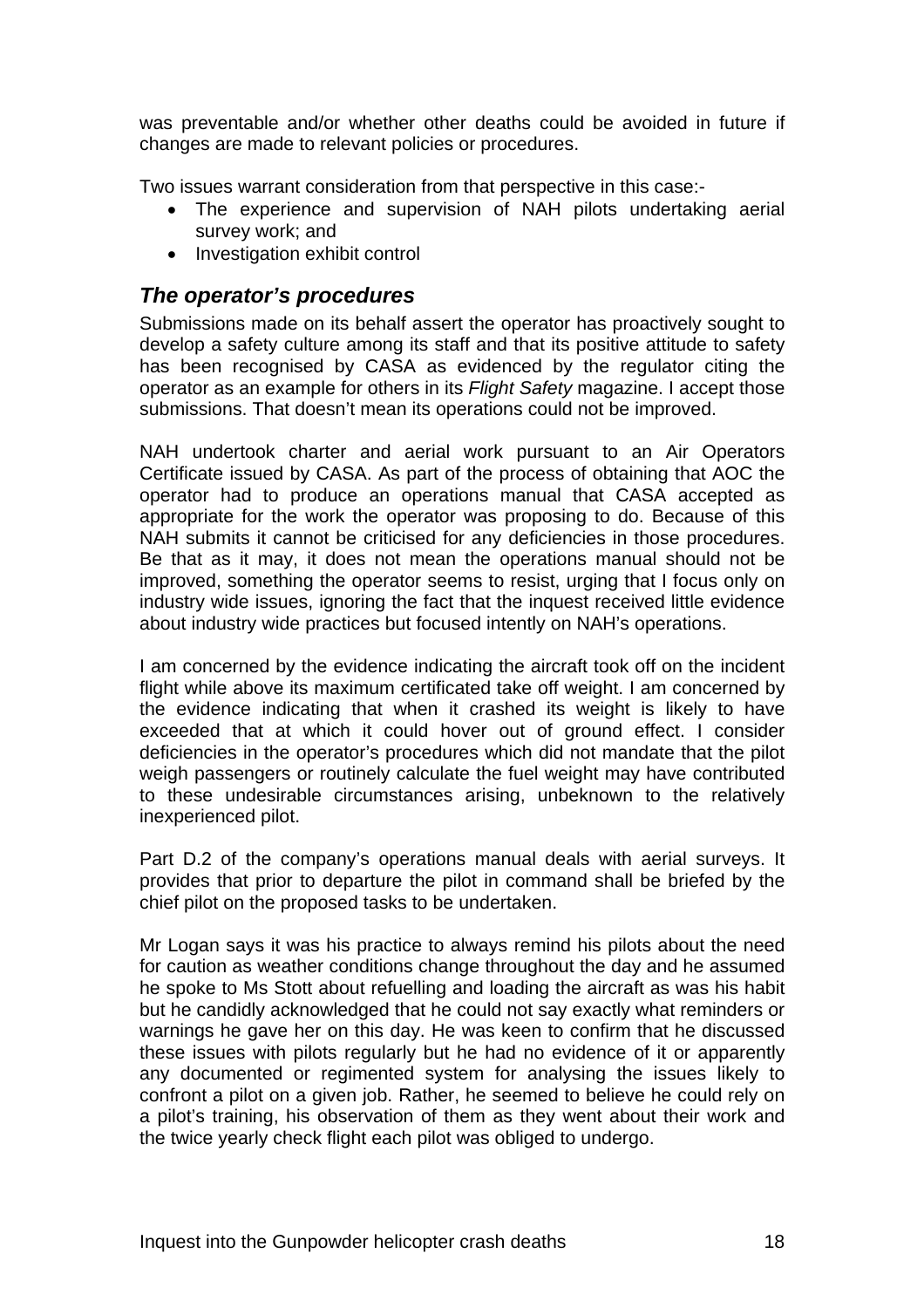Mr Logan quite reasonably asserts he is entitled to expect pilots will have regard to the performance charts contained in the aircraft's pilot's operating handbook. However those charts for obvious reasons only include hover performance for the aircraft up to its certificated take off weight. As we now know, it is likely the incident aircraft was overweight when it took of on its last flight. Mr Logan could have alerted Ms Stott to this possibility by ensuing that when she, he and Mr Bielenberg met two days before the survey flight to prepare for it she was reminded that the passengers should be weighed when they arrived in Mt Isa. He could have discussed with her the limitations the passengers' weight might have in relation to how much fuel she could carry. There is no evidence this was done.

It also seems to me desirable that the operations manual require pilots to undertake power checks at an appropriate juncture in all flights so that the actual performance of the aircraft, as distinct from the theoretical power which might be calculated from the performance charts, is known to the pilot before he or she is surprised by any shortcoming.

The operator rejects the suggestion that aerial surveys should only be undertaken by pilots with at least 500 hours in command on the basis that an operator should be able to asses the competency of any particular pilot for the job at hand rather than simply relying on a crude measure such as total hours. This objection sits uncomfortably with the exact same limitation on pilots undertaking photo flights that is contained in the operations manual. Presumably the limitation on pilots conducting photos flights contained in the operations manual reflects the safety notice issued by the manufacture which recommends this.

The manufacturer has now amended that safety notice to extend the limitation to survey flights. Its views would not seem to accord with those of the chief pilot of NAH concerning the tasking of new pilots to undertake survey flights.

Its revised safety notice issued in April this year commences:-

*There is a misconception that aerial survey and photo flights can be flown safely by low time pilots. Not true. There have been numerous fatal accidents during aerial survey and photo flights, including several involving Robinson helicopters.* 

It goes on to stipulate aerial survey flights should only be conducted by well trained, experienced pilots who have at least 500 hours in command in helicopters, over 100 hours in the model flown and who have extensive training in both low RPM and settling with power recovery techniques.

Manufacturers' safety notices are not binding on operators. They can be ignored unless they are incorporated into the aircraft's flight manual. In that case regulation 138(1) of the Civil Aviation Regulations is activated - *the pilot in command of the aircraft must comply with a requirement, instruction, procedure or limitation concerning the operation of the aircraft that is set out in the manual.*